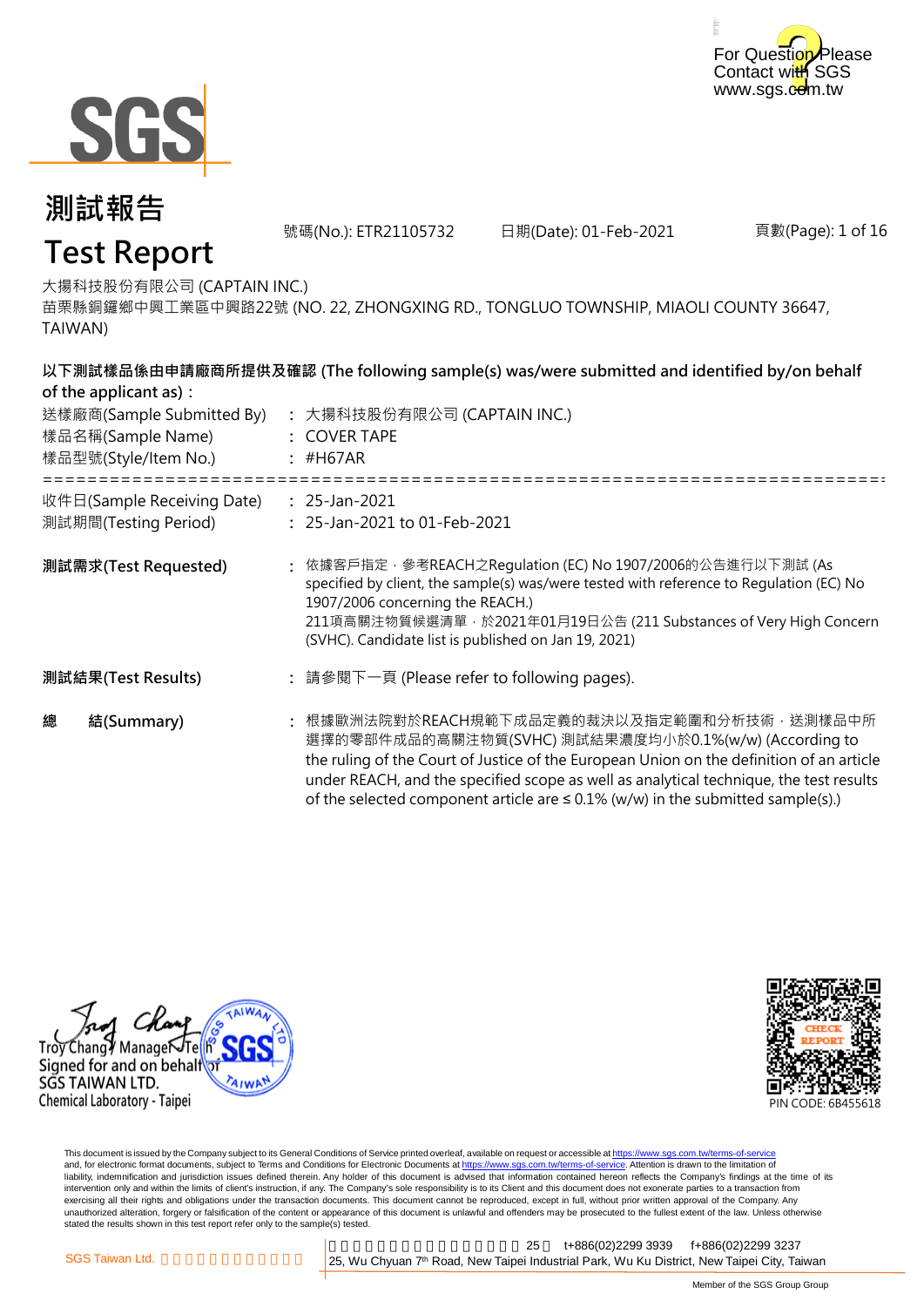

號碼(No.): ETR21105732 日期(Date): 01-Feb-2021 頁數(Page): 2 of 16

### **Test Report**

大揚科技股份有限公司 (CAPTAIN INC.)

苗栗縣銅鑼鄉中興工業區中興路22號 (NO. 22, ZHONGXING RD., TONGLUO TOWNSHIP, MIAOLI COUNTY 36647, TAIWAN)

#### **測試部位敘述 (Test Part Description)**

No.1 **:** 透明薄膜 (TRANSPARENT FILM)

#### **測試方法(Test Method)**

參考RSTS-EE-SVHC-007,以感應耦合電漿發射光譜儀、紫外光-可見光分光光度計、氣相層析儀/質譜儀、液相層析 儀/質譜儀、氣相層析儀/火焰光度偵測器、液相層析儀/二極體陣列偵測器、液相層析串聯質譜儀分析。(With reference to RSTS-EE-SVHC-007, analysis was performed by ICP-OES, UV-VIS, GC/MS, LC/MS, GC/FPD, LC/DAD, LC/MS/MS.)

| 測試結果 (Test Results)<br>單位 (Unit): % |                                                                                                              |                          |                 |  |  |
|-------------------------------------|--------------------------------------------------------------------------------------------------------------|--------------------------|-----------------|--|--|
| No.                                 | 物質名稱                                                                                                         | <b>RL</b>                | 濃度              |  |  |
|                                     | (Substance Name)                                                                                             |                          | (Concentration) |  |  |
|                                     |                                                                                                              |                          | No.1            |  |  |
|                                     | 1. 4,4' - 二氨基二苯甲烷 (4,4' - Diaminodiphenylmethane) (MDA) (CAS No.: 101-77-9)                                  | 0.05                     | n.d.            |  |  |
|                                     | 2. 工甲苯麝香 (5-tert-butyl-2,4,6-trinitro-m-xylene) (Musk Xylene) (CAS No.: 81-15-2)                             | 0.05                     | n.d.            |  |  |
|                                     | 3. 短鏈氯化石蠟 (Alkanes, C10-13, chloro) (Short Chain Chlorinated Paraffins) (CAS No.: 85535-<br>$84-8$           | 0.05                     | n.d.            |  |  |
|                                     | 4. 感 (Anthracene) (CAS No.: 120-12-7)                                                                        | 0.05                     | n.d.            |  |  |
|                                     | 5. 鄰苯二甲酸丁苯甲酯 (Benzyl butyl phthalate) (BBP) (CAS No.: 85-68-7)                                               | 0.05                     | n.d.            |  |  |
|                                     | 6. 氧化雙三丁基錫 (Bis(tributyItin) oxide) (TBTO)*** (CAS No.: 56-35-9)                                             |                          | n.d.            |  |  |
|                                     | 7. 五氧化二砷 (Diarsenic pentaoxide)*** (CAS No.: 1303-28-2)                                                      | $\overline{\phantom{0}}$ | n.d.            |  |  |
|                                     | 8. 三氧化二砷 (Diarsenic trioxide)*** (CAS No.: 1327-53-3)                                                        |                          | n.d.            |  |  |
|                                     | 9. 鄰苯二甲酸二丁酯 (Dibutyl phthalate) (DBP) (CAS No.: 84-74-2)                                                     | 0.05                     | n.d.            |  |  |
|                                     | 10. 六溴環十二烷及所有主要被辨別出的異構物 (Hexabromocyclododecane (HBCDD) and all major                                        | 0.05                     | n.d.            |  |  |
|                                     | diastereoisomers identified ( $\alpha$ - HBCDD, $\beta$ - HBCDD, $\gamma$ - HBCDD)) (CAS No.: 25637-99-4 and |                          |                 |  |  |
|                                     | 3194-55-6 (134237-51-7, 134237-50-6, 134237-52-8))                                                           |                          |                 |  |  |
|                                     | 11. 砷酸氫鉛 (Lead hydrogen arsenate)*** (CAS No.: 7784-40-9) (※ S)                                              | $\overline{a}$           | n.d.            |  |  |
|                                     | 12. 重鉻酸鈉 (Sodium dichromate)*** (CAS No.: 10588-01-9, 7789-12-0) (*)                                         | $\overline{\phantom{0}}$ | n.d.            |  |  |
|                                     | 13. 三乙基砷酸酯 (Triethyl arsenate)*** (CAS No.: 15606-95-8)                                                      |                          | n.d.            |  |  |
|                                     | 14. 鄰苯二甲酸二 (2-乙基己基)酯 (Bis (2-ethylhexyl)phthalate) (DEHP) (CAS No.: 117-81-7)                                | 0.05                     | n.d.            |  |  |
|                                     | 15. 2, 4- 二硝基甲苯 (2, 4- Dinitrotoluene) (CAS No.: 121-14-2)                                                   | 0.05                     | n.d.            |  |  |
|                                     | 16. 感油 (Anthracene oil) (CAS No.: 90640-80-5) (**)                                                           | 0.05                     | n.d.            |  |  |
|                                     | 17. 蒽油, 蒽糊 (Anthracene oil, anthracene paste) (CAS No.: 90640-81-6) (**)                                     | 0.05                     | n.d.            |  |  |
|                                     | 18. 感油, 蒽糊, 蒽餾分 (Anthracene oil, anthracene paste, anthracene fraction) (CAS No.: 91995-15-<br>$2)$ (**)     | 0.05                     | n.d.            |  |  |

This document is issued by the Company subject to its General Conditions of Service printed overleaf, available on request or accessible at https://www.sgs.com.tw/terms-of-service and, for electronic format documents, subject to Terms and Conditions for Electronic Documents at https://www.sgs.com.tw/terms-of-service. Attention is drawn to the limitation of liability, indemnification and jurisdiction issues defined therein. Any holder of this document is advised that information contained hereon reflects the Company's findings at the time of its intervention only and within the limits of client's instruction, if any. The Company's sole responsibility is to its Client and this document does not exonerate parties to a transaction from exercising all their rights and obligations under the transaction documents. This document cannot be reproduced, except in full, without prior written approval of the Company. Any<br>unauthorized alteration, forgery or falsif stated the results shown in this test report refer only to the sample(s) tested.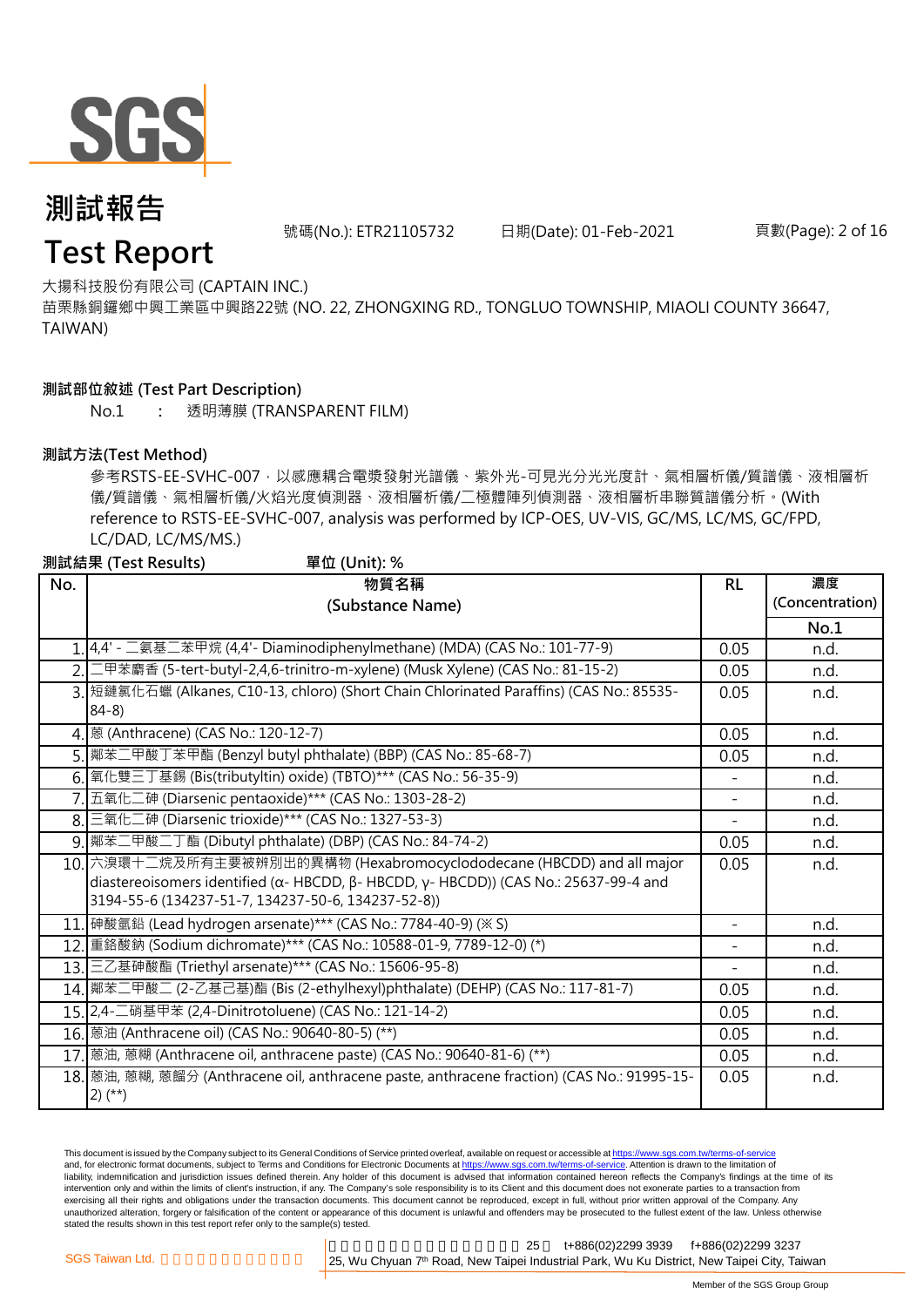

號碼(No.): ETR21105732 日期(Date): 01-Feb-2021 頁數(Page): 3 of 16

# **Test Report**

大揚科技股份有限公司 (CAPTAIN INC.)

苗栗縣銅鑼鄉中興工業區中興路22號 (NO. 22, ZHONGXING RD., TONGLUO TOWNSHIP, MIAOLI COUNTY 36647, TAIWAN)

| No. | 物質名稱                                                                                                                                           | RL                       | 濃度              |
|-----|------------------------------------------------------------------------------------------------------------------------------------------------|--------------------------|-----------------|
|     | (Substance Name)                                                                                                                               |                          | (Concentration) |
|     |                                                                                                                                                |                          | No.1            |
|     | 19. 蒽油, 蒽糊, 輕油 (Anthracene oil, anthracene paste, distn. Lights) (CAS No.: 91995-17-4) (**)                                                    | 0.05                     | n.d.            |
|     | 20.  蒽油, 含蒽量少 (Anthracene oil, anthracene-low) (CAS No.: 90640-82-7) (**)                                                                      | 0.05                     | n.d.            |
|     | 21. 鄰苯二甲酸二異丁酯 (Diisobutyl phthalate) (CAS No.: 84-69-5)                                                                                        | 0.05                     | n.d.            |
|     | 22. 鉻酸鉛 (Lead chromate)*** (CAS No.: 7758-97-6) (※ P)                                                                                          |                          | n.d.            |
|     | 23. 鉬鉻紅; 顏色索引: 顏料紅104 (Lead chromate molybdate sulphate red (C.I. Pigment Red<br>104))*** (CAS No.: 12656-85-8) (※ P)                          | $\bar{ }$                | n.d.            |
|     | 24. 鉻酸鉛; 顏色索引: 顏料黃34 (Lead sulfochromate yellow (C.I. Pigment Yellow 34))*** (CAS No.:<br>1344-37-2) (※ P)                                     | $\qquad \qquad -$        | n.d.            |
|     | 25. 煤瀝青, 高溫 (Pitch, coal tar, high-temp.) (CAS No.: 65996-93-2) (**)                                                                           | 0.05                     | n.d.            |
|     | 26. 磷酸三(2-氯乙基)酯 (Tris(2-chloroethyl) phosphate) (TCEP) (CAS No.: 115-96-8)                                                                     | 0.05                     | n.d.            |
|     | 27. 丙烯醯胺 (Acrylamide) (CAS No.: 79-06-1)                                                                                                       | 0.05                     | n.d.            |
|     | 28. 重鉻酸銨 (Ammonium dichromate) *** (CAS No.: 7789-09-5)                                                                                        |                          | n.d.            |
|     | 29. 硼酸 (Boric acid)*** (CAS No.: 10043-35-3, 11113-50-1)                                                                                       |                          | n.d.            |
|     | 30. 無水四硼酸二鈉 (Disodium tetraborate, anhydrous)*** (CAS No.: 1303-96-4, 1330-43-4, 12179-<br>$04-3)$                                             | $\blacksquare$           | n.d.            |
|     | 31. 鉻酸鉀 (Potassium chromate)*** (CAS No.: 7789-00-6)                                                                                           | $\overline{\phantom{a}}$ | n.d.            |
|     | 32. 重鉻酸鉀 (Potassium dichromate)*** (CAS No.: 7778-50-9)                                                                                        | $\overline{a}$           | n.d.            |
|     | 33. 鉻酸鈉 (Sodium chromate)*** (CAS No.: 7775-11-3)                                                                                              | $\equiv$                 | n.d.            |
|     | 34. 水合硼酸鈉 (Tetraboron disodium heptaoxide, hydrate) (CAS No.: 12267-73-1) (※ H)                                                                |                          | n.d.            |
|     | 35. 三氯乙烯 (Trichloroethylene) (CAS No.: 79-01-6)                                                                                                | 0.05                     | n.d.            |
|     | 36. 乙二醇乙醚 (2-Ethoxyethanol) (CAS No.: 110-80-5)                                                                                                | 0.05                     | n.d.            |
|     | 37. 乙二醇甲醚 (2-Methoxyethanol) (CAS No.: 109-86-4)                                                                                               | 0.05                     | n.d.            |
|     | 38. 從三氧化鉻與其它寡聚體生成的酸類: 鉻酸 (Acids generated from chromium trioxide and their<br>oligomers: Chromic acid)*** (CAS No.: 7738-94-5)                 |                          | n.d.            |
|     | 從三氧化鉻與其它寡聚體生成的酸類: 重鉻酸 (Acids generated from chromium trioxide and their<br>oligomers: Dichromic acid)*** (CAS No.: 13530-68-2)                 | $\frac{1}{2}$            | n.d.            |
|     | 從三氧化鉻與其它寡聚體生成的酸類:鉻酸與重鉻酸的寡聚體 (Acids generated from chromium<br>trioxide and their oligomers: Oligomers of chromic acid and dichromic acid) (*C) | $\overline{\phantom{a}}$ | n.d.            |
|     | 39. 三氧化鉻 (Chromium trioxide)***(CAS No.: 1333-82-0)                                                                                            | $\overline{a}$           | n.d.            |
|     | 40. 碳酸鈷(二價) (Cobalt(II) carbonate)*** (CAS No.: 513-79-1)                                                                                      |                          | n.d.            |
|     | 41. 醋酸鈷(二價) (Cobalt(II) diacetate)*** (CAS No.: 71-48-7)                                                                                       | $\overline{\phantom{0}}$ | n.d.            |
|     | 42. 硝酸鈷(二價) (Cobalt(II) dinitrate)*** (CAS No.: 10141-05-6)                                                                                    | $\overline{\phantom{a}}$ | n.d.            |

This document is issued by the Company subject to its General Conditions of Service printed overleaf, available on request or accessible at <u>https://www.sgs.com.tw/terms-of-service</u><br>and, for electronic format documents, su liability, indemnification and jurisdiction issues defined therein. Any holder of this document is advised that information contained hereon reflects the Company's findings at the time of its intervention only and within the limits of client's instruction, if any. The Company's sole responsibility is to its Client and this document does not exonerate parties to a transaction from exercising all their rights and obligations under the transaction documents. This document cannot be reproduced, except in full, without prior written approval of the Company. Any<br>unauthorized alteration, forgery or falsif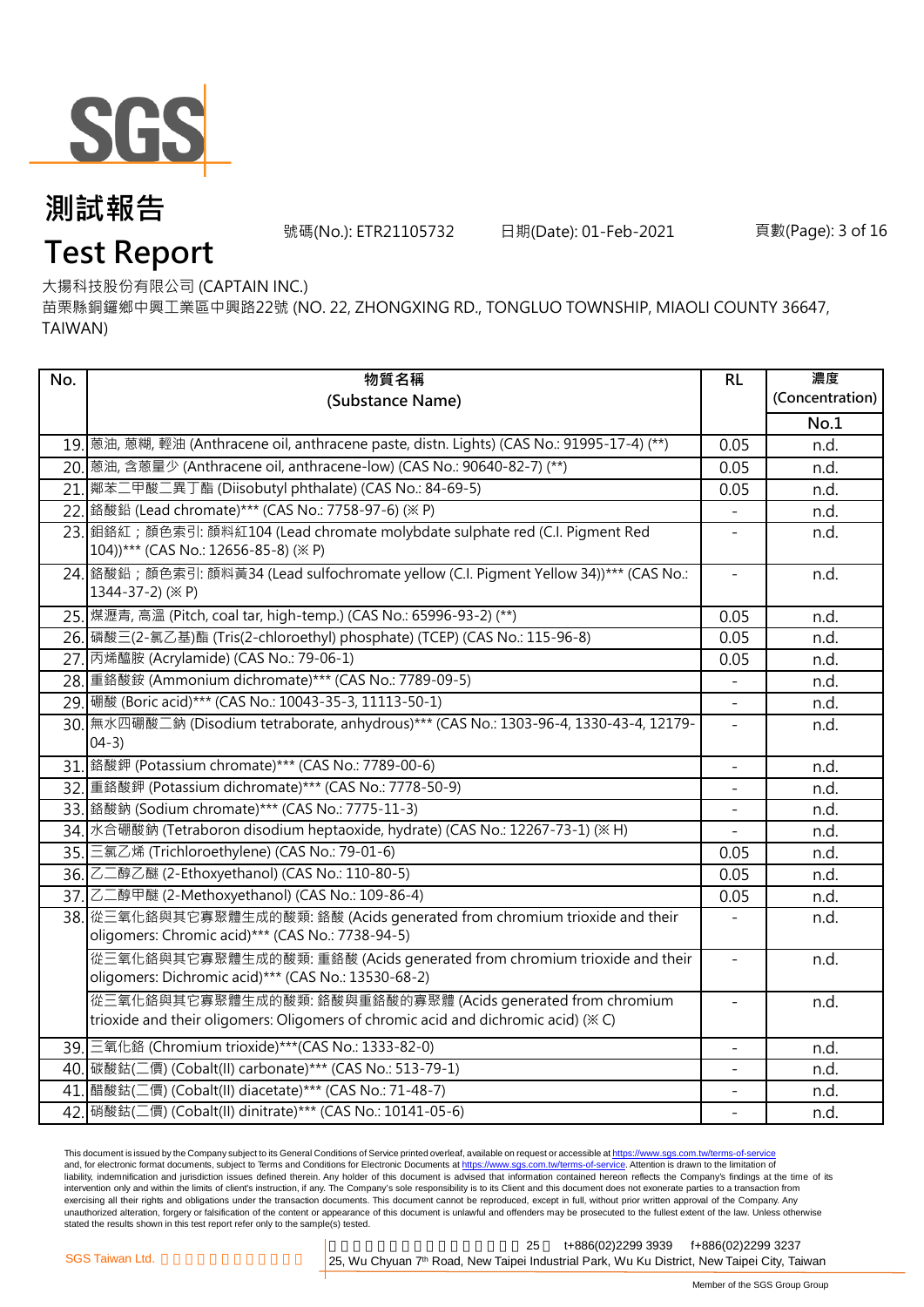

號碼(No.): ETR21105732 日期(Date): 01-Feb-2021 頁數(Page): 4 of 16

# **Test Report**

大揚科技股份有限公司 (CAPTAIN INC.)

苗栗縣銅鑼鄉中興工業區中興路22號 (NO. 22, ZHONGXING RD., TONGLUO TOWNSHIP, MIAOLI COUNTY 36647, TAIWAN)

| No. | 物質名稱                                                                                     | RL             | 濃度              |
|-----|------------------------------------------------------------------------------------------|----------------|-----------------|
|     | (Substance Name)                                                                         |                | (Concentration) |
|     |                                                                                          |                | No.1            |
|     | 43. 硫酸鈷(二價) (Cobalt(II) sulphate)*** (CAS No.: 10124-43-3)                               |                | n.d.            |
|     | 44. 1,2,3-三氯丙烷 (1,2,3-trichloropropane) (CAS No.: 96-18-4)                               | 0.05           | n.d.            |
|     | 45. 鄰苯二甲酸二 (C6-8支鏈)烷基酯 · 富C7 (1,2-Benzenedicarboxylic acid, di-C6-8-branched alkyl       | 0.05           | n.d.            |
|     | esters, C7-rich) (DIHP) (CAS No.: 71888-89-6)                                            |                |                 |
|     | 46. 鄰苯二甲酸二 (C7-11支鏈與直鏈)烷基酯 (1,2-Benzenedicarboxylic acid, di-C7-11-branched and          | 0.05           | n.d.            |
|     | linear alkyl esters) (DHNUP) (CAS No.: 68515-42-4)                                       |                |                 |
|     | 47. N-甲基吡咯烷酮 (1-Methyl-2-pyrrolidone) (NMP) (CAS No.: 872-50-4)                          | 0.05           | n.d.            |
|     | 48. 乙二醇乙醚乙酸酯 (2-ethoxyethyl acetate) (CAS No.: 111-15-9)                                 | 0.05           | n.d.            |
|     | 49. 聯氨 (Hydrazine) (CAS No.: 7803-57-8, 302-01-2)                                        | 0.05           | n.d.            |
|     | 50. 鉻酸鍶 (Strontium chromate)*** (CAS No.: 7789-06-2)                                     |                | n.d.            |
|     | 51. 二氯化鈷 (Cobalt dichloride) (CAS No.: 7646-79-9)                                        | 0.005          | n.d.            |
|     | 52. 1,2-二氯乙烷 (1,2-Dichloroethane) (CAS No.: 107-06-2)                                    | 0.05           | n.d.            |
|     | 53.4.4'-亞甲雙 (2-氯苯胺) (2,2'-dichloro-4,4'-methylenedianiline) (CAS No.: 101-14-4)          | 0.05           | n.d.            |
|     | 54. 鄰甲氧基苯胺 (2-Methoxyaniline, o-Anisidine) (CAS No.: 90-04-0)                            | 0.05           | n.d.            |
|     | 55. 對特辛基苯酚 / 辛基酚 (4-(1,1,3,3-tetramethylbutyl)phenol) (CAS No.: 140-66-9)                | 0.05           | n.d.            |
|     | 56. 矽酸鋁, 耐火陶瓷纖維 (主要成分濃度於可變範圍內) (Aluminosilicate Refractory Ceramic Fibres                | 0.05           | n.d.            |
|     | I oxides of aluminium and silicon are the main components present (in the fibres) within |                |                 |
|     | variable concentration ranges 1)                                                         |                |                 |
|     | 57. 砷酸 (Arsenic acid)*** (CAS No.: 7778-39-4)                                            | $\mathbf{r}$   | n.d.            |
|     | 58. 双(2-甲氧基乙基)醚 (Bis(2-methoxyethyl) ether) (CAS No.: 111-96-6)                          | 0.05           | n.d.            |
|     | 59.   鄰苯二甲酸二甲氧基乙酯 (Bis(2-methoxyethyl) phthalate) (CAS No.: 117-82-8)                    | 0.05           | n.d.            |
|     | 60. 砷酸鈣 (Calcium arsenate)*** (CAS No.: 7778-44-1)                                       |                | n.d.            |
|     | 61. 鉻酸鉻 (Dichromium tris(chromate))*** (CAS No.: 24613-89-6)                             |                | n.d.            |
|     | 62. 甲醛與苯胺的寡聚體 (Formaldehyde, oligomeric reaction products with aniline (technical        | 0.05           | n.d.            |
|     | MDA)) (CAS No.: 25214-70-4)                                                              |                |                 |
|     | 63. 疊氮化鉛 (Lead diazide, Lead azide)*** (CAS No.: 13424-46-9)                             | $\blacksquare$ | n.d.            |
|     | 64. 苦味酸鉛 (Lead dipicrate) *** (CAS No.: 6477-64-1)                                       |                | n.d.            |
|     | 65. 中性斯蒂酚酸鉛 (Lead styphnate)*** (CAS No.: 15245-44-0)                                    |                | n.d.            |
|     | 66. N,N-二甲基乙醯胺 (N,N-dimethylacetamide) (DMAC) (CAS No.: 127-19-5)                        | 0.05           | n.d.            |
|     | 67. 八氫氧化五鉻酸鋅 (Pentazinc chromate octahydroxide)*** (CAS No.: 49663-84-5)                 |                | n.d.            |
|     | 68. 酚酞 (Phenolphthalein) (CAS No.: 77-09-8)                                              | 0.05           | n.d.            |
|     | 69. 氫氧化鉻酸鋅鉀 (Potassium hydroxyoctaoxodizincatedichromate)*** (CAS No.: 11103-86-9)       | $\overline{a}$ | n.d.            |

This document is issued by the Company subject to its General Conditions of Service printed overleaf, available on request or accessible at <u>https://www.sgs.com.tw/terms-of-service</u><br>and, for electronic format documents, su liability, indemnification and jurisdiction issues defined therein. Any holder of this document is advised that information contained hereon reflects the Company's findings at the time of its intervention only and within the limits of client's instruction, if any. The Company's sole responsibility is to its Client and this document does not exonerate parties to a transaction from exercising all their rights and obligations under the transaction documents. This document cannot be reproduced, except in full, without prior written approval of the Company. Any<br>unauthorized alteration, forgery or falsif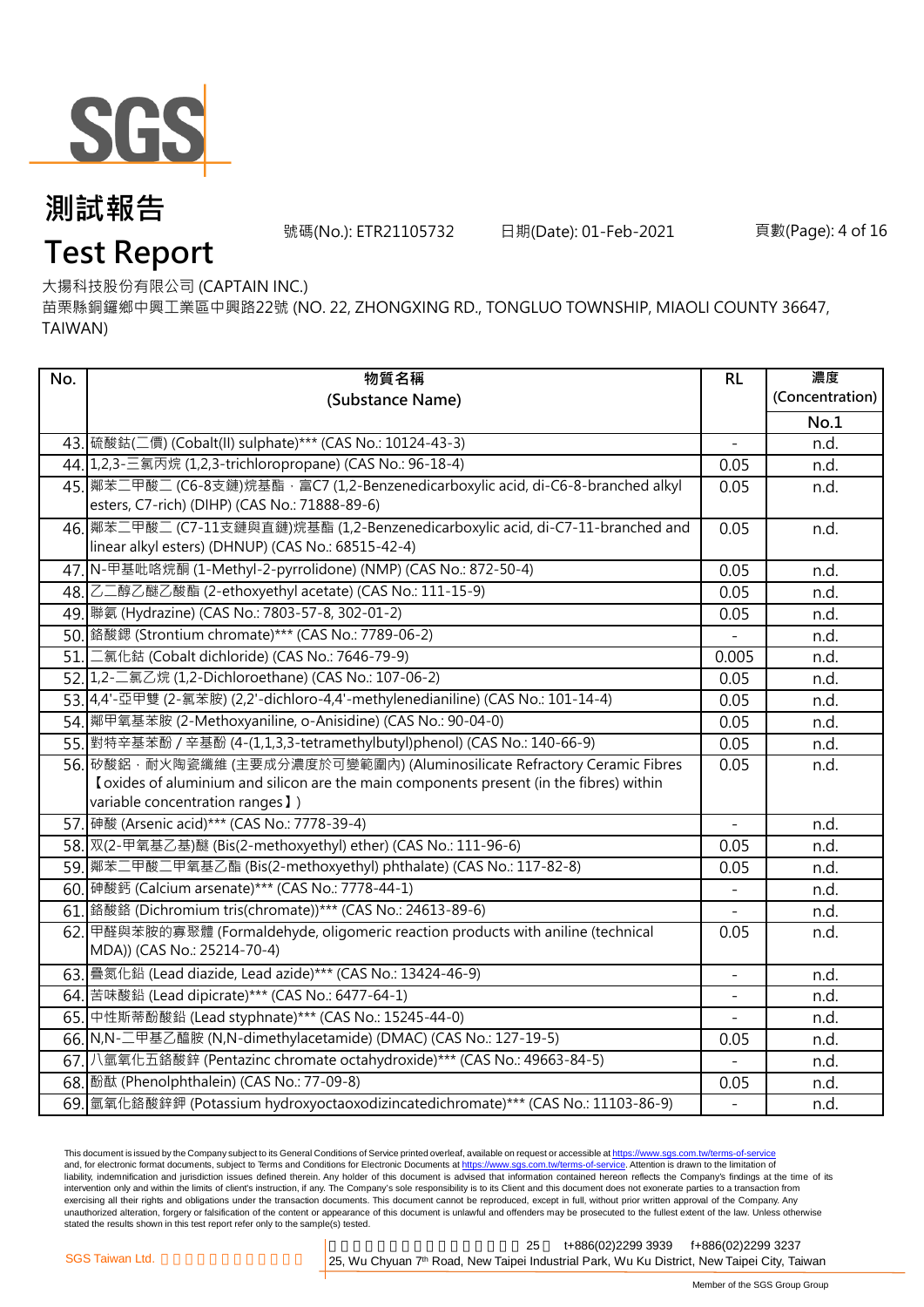

號碼(No.): ETR21105732 日期(Date): 01-Feb-2021 頁數(Page): 5 of 16

### **Test Report**

大揚科技股份有限公司 (CAPTAIN INC.)

苗栗縣銅鑼鄉中興工業區中興路22號 (NO. 22, ZHONGXING RD., TONGLUO TOWNSHIP, MIAOLI COUNTY 36647, TAIWAN)

| (Substance Name)<br>No.1<br>70. 砷酸鉛 (Trilead diarsenate)*** (CAS No.: 3687-31-8) (※ S)<br>n.d.<br>71. 鋯矽酸鋁, 耐火陶瓷纖維 (主要成分濃度於可變範圍內) (Zirconia Aluminosilicate Refractory<br>0.05<br>n.d.<br>Ceramic Fibres I oxides of aluminium, silicon and zirconium are the main components present<br>(in the fibres) within variable concentration ranges I)<br>72. 鹼性藍 26 [內含≥ 0.1% 的米氏酮或米氏鹼] ([4-[[4-anilino-1-naphthyl][4-<br>0.05<br>n.d.<br>(dimethylamino)phenyl]methylene]cyclohexa-2,5-dien-1-ylidene] dimethylammonium<br>chloride (C.I. Basic Blue 26) [with ≥ 0.1% of Michler's ketone or Michler's base]) (CAS No.:<br>2580-56-5)<br>73. 鹼性紫 3 [內含≥ 0.1% 的米氏酮或米氏鹼] ([4-[4,4'-bis(dimethylamino)<br>0.05<br>n.d.<br>benzhydrylidene]cyclohexa-2,5-dien-1-ylidene]dimethylammonium chloride (C.I. Basic Violet<br>3) [with ≥ 0.1% of Michler's ketone or Michler's base]) (CAS No.: 548-62-9)<br>74. 三甘醇二甲醚 (1,2-bis(2-methoxyethoxy)ethane (TEGDME; triglyme)) (CAS No.: 112-49-2)<br>0.05<br>n.d.<br>75. 乙二醇二甲醚 (1, 2-dimethoxyethane; ethylene glycol dimethyl ether) (EGDME) (CAS No.: 110-<br>0.05<br>n.d.<br>$71-4)$<br>76. 異氰尿酸三縮水甘油酯 (1,3,5-Tris(oxiran-2-ylmethyl)-1,3,5-triazinane-2,4,6-trione) (TGIC) (CAS<br>0.05<br>n.d.<br>No.: 2451-62-9)<br>77. 異氰尿酸β-三縮水甘油酯 (1,3,5-tris[(2S and 2R)-2,3-epoxypropyl]-1,3,5-triazine-2,4,6-<br>0.05<br>n.d.<br>(1H,3H,5H)-trione) (β-TGIC) (CAS No.: 59653-74-6) (※ T)<br>78. α, α-二[(二甲氨基)苯基]-4-甲氨基苯甲醇 [内含≥ 0.1% 的米氏酮或米氏鹼] (4,4'-<br>0.05<br>n.d.<br>bis(dimethylamino)-4"-(methylamino)trityl alcohol) [with ≥ 0.1% of Michler's ketone or<br>Michler's base] (CAS No.: 561-41-1)<br>79.4,4'-二(N,N-二甲氨基)二苯甲酮 (米氏酮) (4,4'-bis(dimethylamino)benzophenone (Michler's<br>n.d.<br>0.05<br>ketone)) (CAS No.: 90-94-8)<br>80. 三氧化二硼 (Diboron trioxide)*** (CAS No.: 1303-86-2)<br>n.d.<br>81. 甲醯胺 (Formamide) (CAS No.: 75-12-7)<br>0.05<br>n.d.<br>82. 甲基磺酸鉛 (Lead(II) bis(methanesulfonate))*** (CAS No.: 17570-76-2)<br>n.d.<br>83.4.4'-(对二甲氨基)二苯基甲烷 (米氏鹼) (N,N,N',N'-tetramethyl-4,4'-methylenedianiline (Michler's<br>0.05<br>n.d. | No. | 物質名稱 | RL | 濃度              |
|-------------------------------------------------------------------------------------------------------------------------------------------------------------------------------------------------------------------------------------------------------------------------------------------------------------------------------------------------------------------------------------------------------------------------------------------------------------------------------------------------------------------------------------------------------------------------------------------------------------------------------------------------------------------------------------------------------------------------------------------------------------------------------------------------------------------------------------------------------------------------------------------------------------------------------------------------------------------------------------------------------------------------------------------------------------------------------------------------------------------------------------------------------------------------------------------------------------------------------------------------------------------------------------------------------------------------------------------------------------------------------------------------------------------------------------------------------------------------------------------------------------------------------------------------------------------------------------------------------------------------------------------------------------------------------------------------------------------------------------------------------------------------------------------------------------------------------------------------------------------------------------------------------------------------------------------------------------------------------------------------------------------------------------------------------------------------------------|-----|------|----|-----------------|
|                                                                                                                                                                                                                                                                                                                                                                                                                                                                                                                                                                                                                                                                                                                                                                                                                                                                                                                                                                                                                                                                                                                                                                                                                                                                                                                                                                                                                                                                                                                                                                                                                                                                                                                                                                                                                                                                                                                                                                                                                                                                                     |     |      |    | (Concentration) |
|                                                                                                                                                                                                                                                                                                                                                                                                                                                                                                                                                                                                                                                                                                                                                                                                                                                                                                                                                                                                                                                                                                                                                                                                                                                                                                                                                                                                                                                                                                                                                                                                                                                                                                                                                                                                                                                                                                                                                                                                                                                                                     |     |      |    |                 |
|                                                                                                                                                                                                                                                                                                                                                                                                                                                                                                                                                                                                                                                                                                                                                                                                                                                                                                                                                                                                                                                                                                                                                                                                                                                                                                                                                                                                                                                                                                                                                                                                                                                                                                                                                                                                                                                                                                                                                                                                                                                                                     |     |      |    |                 |
|                                                                                                                                                                                                                                                                                                                                                                                                                                                                                                                                                                                                                                                                                                                                                                                                                                                                                                                                                                                                                                                                                                                                                                                                                                                                                                                                                                                                                                                                                                                                                                                                                                                                                                                                                                                                                                                                                                                                                                                                                                                                                     |     |      |    |                 |
|                                                                                                                                                                                                                                                                                                                                                                                                                                                                                                                                                                                                                                                                                                                                                                                                                                                                                                                                                                                                                                                                                                                                                                                                                                                                                                                                                                                                                                                                                                                                                                                                                                                                                                                                                                                                                                                                                                                                                                                                                                                                                     |     |      |    |                 |
|                                                                                                                                                                                                                                                                                                                                                                                                                                                                                                                                                                                                                                                                                                                                                                                                                                                                                                                                                                                                                                                                                                                                                                                                                                                                                                                                                                                                                                                                                                                                                                                                                                                                                                                                                                                                                                                                                                                                                                                                                                                                                     |     |      |    |                 |
|                                                                                                                                                                                                                                                                                                                                                                                                                                                                                                                                                                                                                                                                                                                                                                                                                                                                                                                                                                                                                                                                                                                                                                                                                                                                                                                                                                                                                                                                                                                                                                                                                                                                                                                                                                                                                                                                                                                                                                                                                                                                                     |     |      |    |                 |
|                                                                                                                                                                                                                                                                                                                                                                                                                                                                                                                                                                                                                                                                                                                                                                                                                                                                                                                                                                                                                                                                                                                                                                                                                                                                                                                                                                                                                                                                                                                                                                                                                                                                                                                                                                                                                                                                                                                                                                                                                                                                                     |     |      |    |                 |
|                                                                                                                                                                                                                                                                                                                                                                                                                                                                                                                                                                                                                                                                                                                                                                                                                                                                                                                                                                                                                                                                                                                                                                                                                                                                                                                                                                                                                                                                                                                                                                                                                                                                                                                                                                                                                                                                                                                                                                                                                                                                                     |     |      |    |                 |
|                                                                                                                                                                                                                                                                                                                                                                                                                                                                                                                                                                                                                                                                                                                                                                                                                                                                                                                                                                                                                                                                                                                                                                                                                                                                                                                                                                                                                                                                                                                                                                                                                                                                                                                                                                                                                                                                                                                                                                                                                                                                                     |     |      |    |                 |
|                                                                                                                                                                                                                                                                                                                                                                                                                                                                                                                                                                                                                                                                                                                                                                                                                                                                                                                                                                                                                                                                                                                                                                                                                                                                                                                                                                                                                                                                                                                                                                                                                                                                                                                                                                                                                                                                                                                                                                                                                                                                                     |     |      |    |                 |
|                                                                                                                                                                                                                                                                                                                                                                                                                                                                                                                                                                                                                                                                                                                                                                                                                                                                                                                                                                                                                                                                                                                                                                                                                                                                                                                                                                                                                                                                                                                                                                                                                                                                                                                                                                                                                                                                                                                                                                                                                                                                                     |     |      |    |                 |
|                                                                                                                                                                                                                                                                                                                                                                                                                                                                                                                                                                                                                                                                                                                                                                                                                                                                                                                                                                                                                                                                                                                                                                                                                                                                                                                                                                                                                                                                                                                                                                                                                                                                                                                                                                                                                                                                                                                                                                                                                                                                                     |     |      |    |                 |
|                                                                                                                                                                                                                                                                                                                                                                                                                                                                                                                                                                                                                                                                                                                                                                                                                                                                                                                                                                                                                                                                                                                                                                                                                                                                                                                                                                                                                                                                                                                                                                                                                                                                                                                                                                                                                                                                                                                                                                                                                                                                                     |     |      |    |                 |
|                                                                                                                                                                                                                                                                                                                                                                                                                                                                                                                                                                                                                                                                                                                                                                                                                                                                                                                                                                                                                                                                                                                                                                                                                                                                                                                                                                                                                                                                                                                                                                                                                                                                                                                                                                                                                                                                                                                                                                                                                                                                                     |     |      |    |                 |
|                                                                                                                                                                                                                                                                                                                                                                                                                                                                                                                                                                                                                                                                                                                                                                                                                                                                                                                                                                                                                                                                                                                                                                                                                                                                                                                                                                                                                                                                                                                                                                                                                                                                                                                                                                                                                                                                                                                                                                                                                                                                                     |     |      |    |                 |
|                                                                                                                                                                                                                                                                                                                                                                                                                                                                                                                                                                                                                                                                                                                                                                                                                                                                                                                                                                                                                                                                                                                                                                                                                                                                                                                                                                                                                                                                                                                                                                                                                                                                                                                                                                                                                                                                                                                                                                                                                                                                                     |     |      |    |                 |
|                                                                                                                                                                                                                                                                                                                                                                                                                                                                                                                                                                                                                                                                                                                                                                                                                                                                                                                                                                                                                                                                                                                                                                                                                                                                                                                                                                                                                                                                                                                                                                                                                                                                                                                                                                                                                                                                                                                                                                                                                                                                                     |     |      |    |                 |
|                                                                                                                                                                                                                                                                                                                                                                                                                                                                                                                                                                                                                                                                                                                                                                                                                                                                                                                                                                                                                                                                                                                                                                                                                                                                                                                                                                                                                                                                                                                                                                                                                                                                                                                                                                                                                                                                                                                                                                                                                                                                                     |     |      |    |                 |
|                                                                                                                                                                                                                                                                                                                                                                                                                                                                                                                                                                                                                                                                                                                                                                                                                                                                                                                                                                                                                                                                                                                                                                                                                                                                                                                                                                                                                                                                                                                                                                                                                                                                                                                                                                                                                                                                                                                                                                                                                                                                                     |     |      |    |                 |
|                                                                                                                                                                                                                                                                                                                                                                                                                                                                                                                                                                                                                                                                                                                                                                                                                                                                                                                                                                                                                                                                                                                                                                                                                                                                                                                                                                                                                                                                                                                                                                                                                                                                                                                                                                                                                                                                                                                                                                                                                                                                                     |     |      |    |                 |
|                                                                                                                                                                                                                                                                                                                                                                                                                                                                                                                                                                                                                                                                                                                                                                                                                                                                                                                                                                                                                                                                                                                                                                                                                                                                                                                                                                                                                                                                                                                                                                                                                                                                                                                                                                                                                                                                                                                                                                                                                                                                                     |     |      |    |                 |
|                                                                                                                                                                                                                                                                                                                                                                                                                                                                                                                                                                                                                                                                                                                                                                                                                                                                                                                                                                                                                                                                                                                                                                                                                                                                                                                                                                                                                                                                                                                                                                                                                                                                                                                                                                                                                                                                                                                                                                                                                                                                                     |     |      |    |                 |
|                                                                                                                                                                                                                                                                                                                                                                                                                                                                                                                                                                                                                                                                                                                                                                                                                                                                                                                                                                                                                                                                                                                                                                                                                                                                                                                                                                                                                                                                                                                                                                                                                                                                                                                                                                                                                                                                                                                                                                                                                                                                                     |     |      |    |                 |
|                                                                                                                                                                                                                                                                                                                                                                                                                                                                                                                                                                                                                                                                                                                                                                                                                                                                                                                                                                                                                                                                                                                                                                                                                                                                                                                                                                                                                                                                                                                                                                                                                                                                                                                                                                                                                                                                                                                                                                                                                                                                                     |     |      |    |                 |
|                                                                                                                                                                                                                                                                                                                                                                                                                                                                                                                                                                                                                                                                                                                                                                                                                                                                                                                                                                                                                                                                                                                                                                                                                                                                                                                                                                                                                                                                                                                                                                                                                                                                                                                                                                                                                                                                                                                                                                                                                                                                                     |     |      |    |                 |
|                                                                                                                                                                                                                                                                                                                                                                                                                                                                                                                                                                                                                                                                                                                                                                                                                                                                                                                                                                                                                                                                                                                                                                                                                                                                                                                                                                                                                                                                                                                                                                                                                                                                                                                                                                                                                                                                                                                                                                                                                                                                                     |     |      |    |                 |
| base)) (CAS No.: 101-61-1)                                                                                                                                                                                                                                                                                                                                                                                                                                                                                                                                                                                                                                                                                                                                                                                                                                                                                                                                                                                                                                                                                                                                                                                                                                                                                                                                                                                                                                                                                                                                                                                                                                                                                                                                                                                                                                                                                                                                                                                                                                                          |     |      |    |                 |
| 84. 溶劑藍 4 [內含≥ 0.1% 的米氏酮或米氏鹼] (α,α-Bis[4-(dimethylamino)phenyl]-4<br>0.05<br>n.d.                                                                                                                                                                                                                                                                                                                                                                                                                                                                                                                                                                                                                                                                                                                                                                                                                                                                                                                                                                                                                                                                                                                                                                                                                                                                                                                                                                                                                                                                                                                                                                                                                                                                                                                                                                                                                                                                                                                                                                                                   |     |      |    |                 |
| (phenylamino)naphthalene-1-methanol (C.I. Solvent Blue 4) [with ≥ 0.1% of Michler's ketone                                                                                                                                                                                                                                                                                                                                                                                                                                                                                                                                                                                                                                                                                                                                                                                                                                                                                                                                                                                                                                                                                                                                                                                                                                                                                                                                                                                                                                                                                                                                                                                                                                                                                                                                                                                                                                                                                                                                                                                          |     |      |    |                 |
| or Michler's base]) (CAS No.: 6786-83-0)                                                                                                                                                                                                                                                                                                                                                                                                                                                                                                                                                                                                                                                                                                                                                                                                                                                                                                                                                                                                                                                                                                                                                                                                                                                                                                                                                                                                                                                                                                                                                                                                                                                                                                                                                                                                                                                                                                                                                                                                                                            |     |      |    |                 |
| 85. [1,2-苯二羧酸根合]二氧化三鉛 ([Phthalato(2-)]dioxotrilead)*** (CAS No.: 69011-06-9)<br>n.d.                                                                                                                                                                                                                                                                                                                                                                                                                                                                                                                                                                                                                                                                                                                                                                                                                                                                                                                                                                                                                                                                                                                                                                                                                                                                                                                                                                                                                                                                                                                                                                                                                                                                                                                                                                                                                                                                                                                                                                                                |     |      |    |                 |
| 86. 支鏈和直鏈1,2-苯二羧二戊酯 (1,2-Benzenedicarboxylic acid, dipentylester, branched and linear)<br>0.05<br>n.d.<br>(CAS No.: 84777-06-0)                                                                                                                                                                                                                                                                                                                                                                                                                                                                                                                                                                                                                                                                                                                                                                                                                                                                                                                                                                                                                                                                                                                                                                                                                                                                                                                                                                                                                                                                                                                                                                                                                                                                                                                                                                                                                                                                                                                                                     |     |      |    |                 |

This document is issued by the Company subject to its General Conditions of Service printed overleaf, available on request or accessible at <u>https://www.sgs.com.tw/terms-of-service</u><br>and, for electronic format documents, su liability, indemnification and jurisdiction issues defined therein. Any holder of this document is advised that information contained hereon reflects the Company's findings at the time of its intervention only and within the limits of client's instruction, if any. The Company's sole responsibility is to its Client and this document does not exonerate parties to a transaction from exercising all their rights and obligations under the transaction documents. This document cannot be reproduced, except in full, without prior written approval of the Company. Any<br>unauthorized alteration, forgery or falsif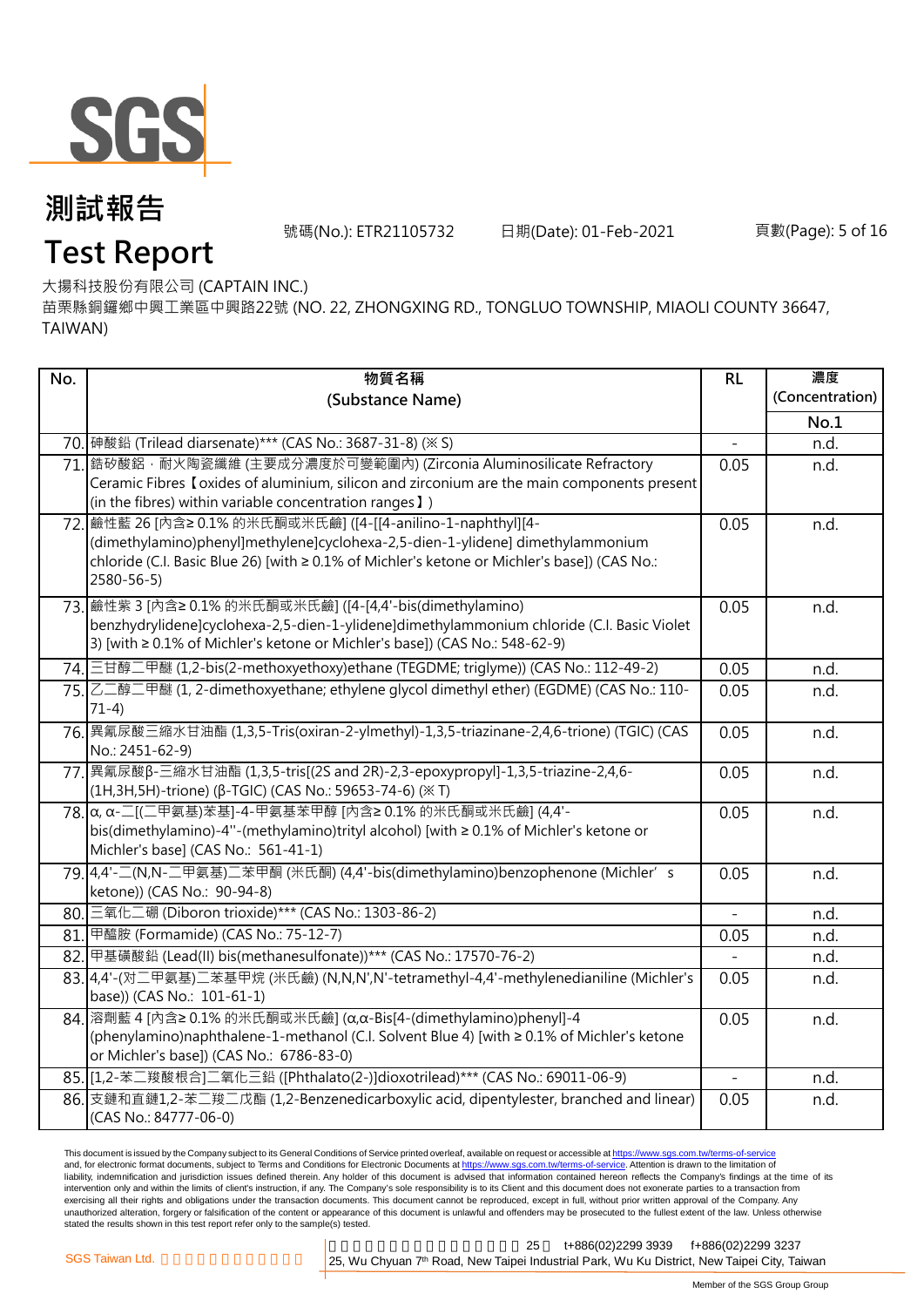

號碼(No.): ETR21105732 日期(Date): 01-Feb-2021 頁數(Page): 6 of 16

# **Test Report**

大揚科技股份有限公司 (CAPTAIN INC.)

苗栗縣銅鑼鄉中興工業區中興路22號 (NO. 22, ZHONGXING RD., TONGLUO TOWNSHIP, MIAOLI COUNTY 36647, TAIWAN)

| No.  | 物質名稱                                                                                                                                                                                                                                                                                                                                                           | RL                       | 濃度              |
|------|----------------------------------------------------------------------------------------------------------------------------------------------------------------------------------------------------------------------------------------------------------------------------------------------------------------------------------------------------------------|--------------------------|-----------------|
|      | (Substance Name)                                                                                                                                                                                                                                                                                                                                               |                          | (Concentration) |
|      |                                                                                                                                                                                                                                                                                                                                                                |                          | No.1            |
|      | 87. 乙二醇二乙醚 (1,2-Diethoxyethane) (CAS No.: 629-14-1)                                                                                                                                                                                                                                                                                                            | 0.05                     | n.d.            |
|      | 88. 正丙基溴 (1-bromopropane (n-propyl bromide)) (CAS No.: 106-94-5)                                                                                                                                                                                                                                                                                               | 0.05                     | n.d.            |
|      | 89.3-乙基-2-甲基-2-(3-甲基丁基)-1,3-惡唑烷 (3-ethyl-2-methyl-2-(3-methylbutyl)-1,3-oxazolidine)<br>(CAS No.: 143860-04-2)                                                                                                                                                                                                                                                 | 0.05                     | n.d.            |
|      | 90. 4-(1,1,3,3-四甲基丁基)苯酚, 乙氧基 [以及所有的被定義的物質 · 未知成分或可變成分的物質 · 聚合物<br>和同系物] (4-(1,1,3,3-tetramethylbutyl)phenol, ethoxylated [covering well-defined substances<br>and UVCB substances, polymers and homologues])                                                                                                                                                   | 0.05                     | n.d.            |
|      | 91. 4,4'-二氨基-3,3'-二甲基聯苯基甲烷 (4,4'-Methylenedi-o-toluidine) (CAS No.: 838-88-0)                                                                                                                                                                                                                                                                                  | 0.05                     | n.d.            |
|      | 92. 4,4'-二氨基二苯醚 (4,4'-Oxydianiline and its salts) (CAS No.: 101-80-4)                                                                                                                                                                                                                                                                                          | 0.05                     | n.d.            |
|      | 93.4-苯基偶氮基苯胺 (4-Aminoazobenzene) (CAS No.: 60-09-3)                                                                                                                                                                                                                                                                                                            | 0.05                     | n.d.            |
|      | 94. 2,4-二氨基甲苯 (2,4-Diaminotoluene) (CAS No.: 95-80-7)                                                                                                                                                                                                                                                                                                          | 0.05                     | n.d.            |
|      | 95. 分支或線性的王基酚 · 包括含有9個碳烷基鏈的所有獨立的同分異構體和所有含有線性或分支9個碳烷<br>基鏈的UVCB物質 (4-Nonylphenol, branched and linear [substances with a linear and/or<br>branched alkyl chain with a carbon number of 9 covalently bound in position 4 to phenol,<br>covering also UVCB- and well-defined substances which include any of the individual isomers<br>or a combination thereof]) | 0.05                     | n.d.            |
|      | 96. 3-甲基-6-甲氧基苯胺 (6-methoxy-m-toluidine (p-cresidine)) (CAS No.: 120-71-8)                                                                                                                                                                                                                                                                                     | 0.05                     | n.d.            |
|      | 97. 城式醋酸鉛 (Acetic acid, lead salt, basic)*** (CAS No.: 51404-69-4)                                                                                                                                                                                                                                                                                             |                          | n.d.            |
|      | 98.4-氨基聯苯 (Biphenyl-4-ylamine) (CAS No.: 92-67-1)                                                                                                                                                                                                                                                                                                              | 0.05                     | n.d.            |
|      | 99. 十溴聯苯醚 (Bis(pentabromophenyl) ether (decabromodiphenyl ether) (DecaBDE)) (CAS No.:<br>$1163 - 19 - 5$                                                                                                                                                                                                                                                       | 0.05                     | n.d.            |
|      | 100. 六氫苯二甲酸酐 (Cyclohexane-1,2-dicarboxylic anhydride (HHPA), cis-cyclohexane-1,2-<br>dicarboxylic anhydride, trans-cyclohexane-1,2- dicarboxylic anhydride (Hexahydrophthalic<br>anhydride - HHPA)) (CAS No.: 85-42-7, 13149-00-3, 14166-21-3)                                                                                                                 | 0.05                     | n.d.            |
|      | 101. 偶氮[二]甲醯胺 (Diazene-1,2-dicarboxamide (C,C'-azodi(formamide)) (ADCA) (CAS No.: 123-<br>$77-3)$                                                                                                                                                                                                                                                              | 0.05                     | n.d.            |
| 102. | 二氯二丁基錫 (Dibutyltin dichloride) (DBTC)*** (CAS No.: 683-18-1)                                                                                                                                                                                                                                                                                                   |                          | n.d.            |
|      | 103. 硫酸二乙酯 (Diethyl sulphate) (CAS No.: 64-67-5)                                                                                                                                                                                                                                                                                                               | 0.05                     | n.d.            |
|      | 104. 鄰苯二甲酸二異戊酯 (Diisopentyl phthalate) (CAS No.: 605-50-5)                                                                                                                                                                                                                                                                                                     | 0.05                     | n.d.            |
|      | 105. 硫酸二甲酯 (Dimethyl sulphate) (CAS No.: 77-78-1)                                                                                                                                                                                                                                                                                                              | 0.05                     | n.d.            |
|      | 106. 2-(1-甲基丙基)-4,6-二硝基苯酚 (Dinoseb (6-sec-butyl-2,4-dinitrophenol)) (CAS No.: 88-85-7)                                                                                                                                                                                                                                                                         | 0.05                     | n.d.            |
|      | 107. 雙(十八酸基) 二氧代三鉛 (Dioxobis(stearato)trilead)*** (CAS No.: 12578-12-0)                                                                                                                                                                                                                                                                                        | $\overline{\phantom{0}}$ | n.d.            |
|      | 108. C16-18-脂肪酸鉛鹽 (Fatty acids, C16-18, lead salts)*** (CAS No.: 91031-62-8)                                                                                                                                                                                                                                                                                   | $\frac{1}{2}$            | n.d.            |

This document is issued by the Company subject to its General Conditions of Service printed overleaf, available on request or accessible at <u>https://www.sgs.com.tw/terms-of-service</u><br>and, for electronic format documents, su liability, indemnification and jurisdiction issues defined therein. Any holder of this document is advised that information contained hereon reflects the Company's findings at the time of its intervention only and within the limits of client's instruction, if any. The Company's sole responsibility is to its Client and this document does not exonerate parties to a transaction from exercising all their rights and obligations under the transaction documents. This document cannot be reproduced, except in full, without prior written approval of the Company. Any<br>unauthorized alteration, forgery or falsif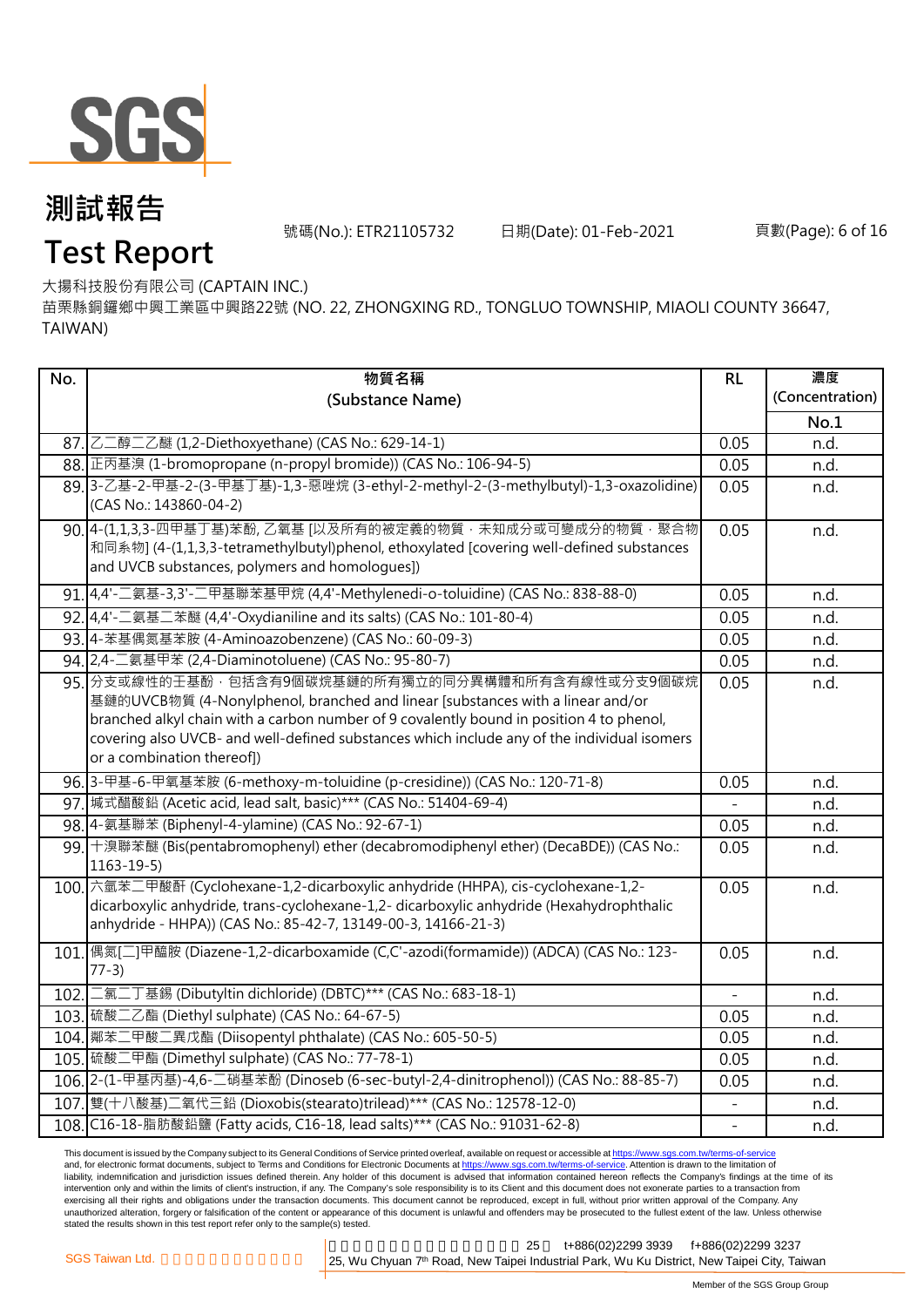

號碼(No.): ETR21105732 日期(Date): 01-Feb-2021 頁數(Page): 7 of 16

# **Test Report**

大揚科技股份有限公司 (CAPTAIN INC.)

苗栗縣銅鑼鄉中興工業區中興路22號 (NO. 22, ZHONGXING RD., TONGLUO TOWNSHIP, MIAOLI COUNTY 36647, TAIWAN)

| No. | 物質名稱                                                                                                                                           | RL                       | 濃度              |
|-----|------------------------------------------------------------------------------------------------------------------------------------------------|--------------------------|-----------------|
|     | (Substance Name)                                                                                                                               |                          | (Concentration) |
|     |                                                                                                                                                |                          | No.1            |
|     | 109. 味喃 (Furan) (CAS No.: 110-00-9)                                                                                                            | 0.05                     | n.d.            |
|     | 110. 全氟十一酸 (Henicosafluoroundecanoic acid) (CAS No.: 2058-94-8)                                                                                | 0.05                     | n.d.            |
|     | 111. 全氟十四酸 (Heptacosafluorotetradecanoic acid) (CAS No.: 376-06-7)                                                                             | 0.05                     | n.d.            |
|     | 112. 甲基六氫苯酐 (Hexahydromethylphthalic anhydride) (CAS No.: 25550-51-0)<br>4-甲基六氫苯酐 (Hexahydro-4-methylphthalic anhydride) (CAS No.: 19438-60-9) | 0.05                     | n.d.            |
|     | 3-甲基六氫苯酐 (Hexahydro-3-methylphthalic anhydride) (CAS No.: 57110-29-9)                                                                          |                          |                 |
|     | 1-甲基六氫苯酐 (Hexahydro-1-methylphthalic anhydride) (CAS No.: 48122-14-1)                                                                          |                          |                 |
|     | 113. 四氟硼酸鉛 (II) (Lead bis(tetrafluoroborate))*** (CAS No.: 13814-96-5)                                                                         | $\qquad \qquad -$        | n.d.            |
|     | 114.   氨基氰鉛鹽 (Lead cyanamidate)*** (CAS No.: 20837-86-9)                                                                                       |                          | n.d.            |
|     | 115. 硝酸鉛 (Lead dinitrate)*** (CAS No.: 10099-74-8)                                                                                             |                          | n.d.            |
|     | 116. 氧化鉛 (Lead monoxide) (lead oxide)*** (CAS No.: 1317-36-8)                                                                                  |                          | n.d.            |
|     | 117. 城式硫酸鉛 (Lead oxide sulfate)*** (CAS No.: 12036-76-9)                                                                                       |                          | n.d.            |
|     | 118. 鈦酸鉛 (Lead titanium trioxide)*** (CAS No.: 12060-00-3)                                                                                     | $\frac{1}{2}$            | n.d.            |
|     | 119. 鈦酸鉛鋯 (Lead Titanium Zirconium Oxide)*** (CAS No.: 12626-81-2)                                                                             |                          | n.d.            |
|     | 120. 甲氧基乙酸 (Methoxyacetic acid) (CAS No.: 625-45-6)                                                                                            | 0.05                     | n.d.            |
|     | 121. 環氧丙烷 (Methyloxirane (Propylene oxide)) (CAS No.: 75-56-9)                                                                                 | 0.05                     | n.d.            |
|     | 122. N, N-二甲基甲醯胺 (N, N-dimethylformamide; dimethyl formamide) (CAS No.: 68-12-2)                                                               | 0.05                     | n.d.            |
|     | 123. N-甲基乙醯胺 (N-methylacetamide) (CAS No.: 79-16-3)                                                                                            | 0.05                     | n.d.            |
|     | 124. 鄰苯二甲酸正戊異戊酯 (n-pentyl-isopentylphthalate) (CAS No.: 776297-69-9)                                                                           | 0.05                     | n.d.            |
|     | 125. 鄰氨基偶氮甲苯 (o-aminoazotoluene) (CAS No.: 97-56-3)                                                                                            | 0.05                     | n.d.            |
|     | 126. 四氧化鉛 (Orange lead (lead tetroxide))*** (CAS No.: 1314-41-6)                                                                               |                          | n.d.            |
|     | 127. 鄰甲苯胺 (o-Toluidine) (CAS No.: 95-53-4)                                                                                                     | 0.05                     | n.d.            |
|     | 128. 全氟十三酸 (Pentacosafluorotridecanoic acid) (CAS No.: 72629-94-8)                                                                             | 0.05                     | n.d.            |
|     | 129. 氧化鉛與硫酸鉛的複合物 (Pentalead tetraoxide sulphate)*** (CAS No.: 12065-90-6)                                                                      |                          | n.d.            |
|     | 130. C.I.顏料黃41 (Pyrochlore, antimony lead yellow)*** (CAS No.: 8012-00-8)                                                                      |                          | n.d.            |
|     | 131. 含鉛的矽酸鋇 (Silicic acid (H2Si2O5), barium salt (1:1), lead-doped) (※ B) (CAS No.: 68784-75-                                                  | 0.05                     | n.d.            |
|     |                                                                                                                                                |                          |                 |
|     | 132. 砂酸鉛 (Silicic acid, lead salt)*** (CAS No.: 11120-22-2)                                                                                    | $\overline{\phantom{a}}$ | n.d.            |
|     | 133. 亞硫酸鉛(II) (Sulfurous acid, lead salt, dibasic)*** (CAS No.: 62229-08-7)                                                                    | $\overline{\phantom{0}}$ | n.d.            |
|     | 134. 四乙基鉛 (Tetraethyllead)*** (CAS No.: 78-00-2)                                                                                               |                          | n.d.            |
|     | 135. 三鹼式硫酸鉛/ C.I. 顏料白 (Tetralead trioxide sulphate)*** (CAS No.: 12202-17-4)                                                                   |                          | n.d.            |
|     | 136. 全氟十二酸 (Tricosafluorododecanoic acid) (CAS No.: 307-55-1)                                                                                  | 0.05                     | n.d.            |

This document is issued by the Company subject to its General Conditions of Service printed overleaf, available on request or accessible at <u>https://www.sgs.com.tw/terms-of-service</u><br>and, for electronic format documents, su liability, indemnification and jurisdiction issues defined therein. Any holder of this document is advised that information contained hereon reflects the Company's findings at the time of its intervention only and within the limits of client's instruction, if any. The Company's sole responsibility is to its Client and this document does not exonerate parties to a transaction from exercising all their rights and obligations under the transaction documents. This document cannot be reproduced, except in full, without prior written approval of the Company. Any<br>unauthorized alteration, forgery or falsif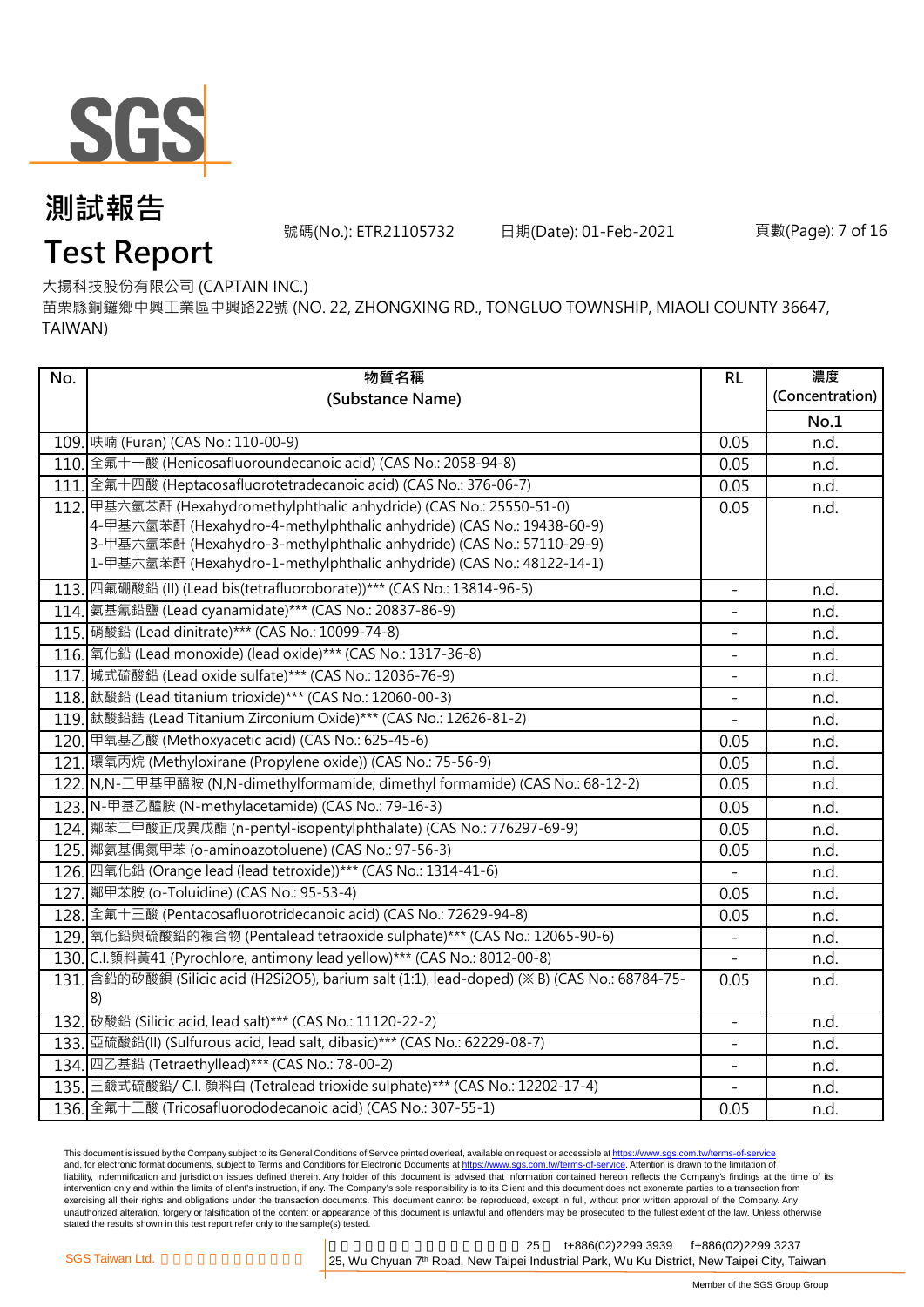

號碼(No.): ETR21105732 日期(Date): 01-Feb-2021 頁數(Page): 8 of 16

# **Test Report**

大揚科技股份有限公司 (CAPTAIN INC.)

苗栗縣銅鑼鄉中興工業區中興路22號 (NO. 22, ZHONGXING RD., TONGLUO TOWNSHIP, MIAOLI COUNTY 36647, TAIWAN)

| No. | 物質名稱                                                                                                                                                                                   | RL                       | 濃度              |
|-----|----------------------------------------------------------------------------------------------------------------------------------------------------------------------------------------|--------------------------|-----------------|
|     | (Substance Name)                                                                                                                                                                       |                          | (Concentration) |
|     |                                                                                                                                                                                        |                          | No.1            |
|     | 137. 城式碳酸鉛 (Trilead bis(carbonate) dihydroxide (basic lead carbonate))*** (CAS No.: 1319-46-                                                                                           |                          | n.d.            |
|     | 6)                                                                                                                                                                                     |                          |                 |
|     | 138. 磷酸氧化鉛 (Trilead dioxide phosphonate)*** (CAS No.: 12141-20-7)                                                                                                                      | $\overline{\phantom{a}}$ | n.d.            |
|     | 139. 分支或線性的乙氧化壬基酚 · 包括含有9個碳烷基鏈的所有獨立的同分異構體和所有含有線性或分支9                                                                                                                                   | 0.05                     | n.d.            |
|     | 個碳烷基鏈的UVCB物質 (4-Nonylphenol, branched and linear, ethoxylated [substances with a<br>linear and/or branched alkyl chain with a carbon number of 9 covalently bound in position 4        |                          |                 |
|     | to phenol, ethoxylated covering UVCB- and well-defined substances, polymers and                                                                                                        |                          |                 |
|     | homologues, which include any of the individual isomers and/or combinations thereof])                                                                                                  |                          |                 |
|     |                                                                                                                                                                                        |                          |                 |
|     | 140. 全氟辛酸銨 (Ammonium pentadecafluorooctanoate) (APFO)*** (CAS No.: 3825-26-1)                                                                                                          |                          | n.d.            |
|     | 141. [鎘 (Cadmium) (Cd) (CAS No.: 7440-43-9)                                                                                                                                            | 0.005                    | n.d.            |
|     | 142. 氧化鎘 (Cadmium oxide)*** (CAS No.: 1306-19-0)                                                                                                                                       |                          | n.d.            |
|     | 143. 鄰苯二甲酸二戊酯 (Dipentyl phthalate) (DPP) (CAS No.: 131-18-0)                                                                                                                           | 0.05                     | n.d.            |
|     | 144. 全氟辛酸 (Pentadecafluorooctanoic acid) (PFOA) (CAS No.: 335-67-1)                                                                                                                    | 0.05                     | n.d.            |
|     | 145. 硫化鎘 (Cadmium sulphide)*** (CAS No.: 1306-23-6)                                                                                                                                    |                          | n.d.            |
|     | 146. 鄰苯二甲酸二己酯 (Dihexyl phthalate) (CAS No.: 84-75-3)                                                                                                                                   | 0.05                     | n.d.            |
|     | 147. 直接紅28 (Disodium 3,3'-[[1,1'-biphenyl]-4,4'-diylbis(azo)]bis(4-aminonaphthalene-1-                                                                                                 | 0.05                     | n.d.            |
|     | sulphonate) (C.I. Direct Red 28)) (CAS No.: 573-58-0)                                                                                                                                  |                          |                 |
|     | 148. 直接黑38 (Disodium 4-amino-3-[[4'-[(2,4-diaminophenyl)azo][1,1'-biphenyl]-4-yl]azo] -5-<br>hydroxy-6-(phenylazo)naphthalene-2,7-disulphonate (C.I. Direct Black 38)) (CAS No.: 1937- | 0.05                     | n.d.            |
|     | $37-7)$                                                                                                                                                                                |                          |                 |
|     | 149. 亞乙基硫脲 (Imidazolidine-2-thione (2-imidazoline-2-thiol)) (CAS No.: 96-45-7)                                                                                                         | 0.05                     | n.d.            |
|     | 150. 醋酸鉛 (Lead di(acetate)) *** (CAS No.: 301-04-2)                                                                                                                                    |                          | n.d.            |
|     | 151. 磷酸三(二甲苯)酯 (Trixylyl phosphate) (CAS No.: 25155-23-1)                                                                                                                              | 0.05                     | n.d.            |
|     | 152. 鄰苯二甲酸二己酯(支鏈和直鏈) (1,2-Benzenedicarboxylic acid, dihexyl ester, branched and                                                                                                        | 0.05                     | n.d.            |
|     | linear) (CAS No.: 68515-50-4)                                                                                                                                                          |                          |                 |
|     | 153. 氯化鎘 (Cadmium chloride)*** (CAS No.: 10108-64-2)                                                                                                                                   |                          | n.d.            |
|     | 154. 過硼酸鈉 (Sodium perborate; perboric acid, sodium salt)***                                                                                                                            |                          | n.d.            |
|     | 155. 過氧偏硼酸鈉 (Sodium peroxometaborate)*** (CAS No.: 7632-04-4)                                                                                                                          |                          | n.d.            |
|     | 156. 2-(2'-羥基-3',5'-二-叔-戊基苯基)苯並三唑 (紫外線吸收劑328) (2-(2H-benzotriazol-2-yl)-4,6-                                                                                                           | 0.05                     | n.d.            |
|     | ditertpentylphenol) (UV-328) (CAS No.: 25973-55-1)                                                                                                                                     |                          |                 |
|     | 157. 2-[2-羥基-3',5'-二-叔-丁基苯基]-苯並三唑 (紫外線吸收劑320) (2-benzotriazol-2-yl-4,6-di-tert-                                                                                                        | 0.05                     | n.d.            |
|     | butylphenol) (UV-320) (CAS No.: 3846-71-7)                                                                                                                                             |                          |                 |

This document is issued by the Company subject to its General Conditions of Service printed overleaf, available on request or accessible at <u>https://www.sgs.com.tw/terms-of-service</u><br>and, for electronic format documents, su liability, indemnification and jurisdiction issues defined therein. Any holder of this document is advised that information contained hereon reflects the Company's findings at the time of its intervention only and within the limits of client's instruction, if any. The Company's sole responsibility is to its Client and this document does not exonerate parties to a transaction from exercising all their rights and obligations under the transaction documents. This document cannot be reproduced, except in full, without prior written approval of the Company. Any<br>unauthorized alteration, forgery or falsif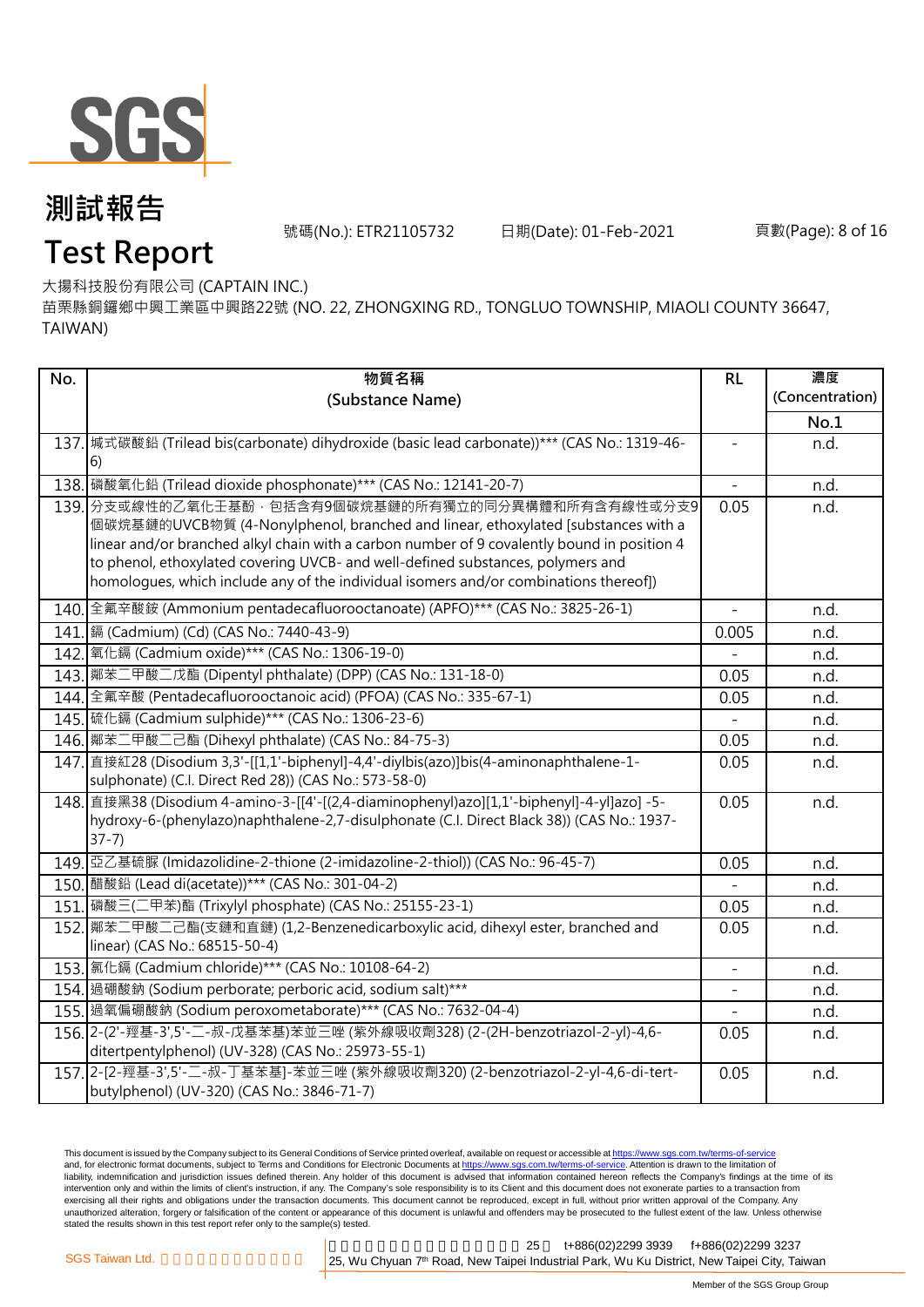

號碼(No.): ETR21105732 日期(Date): 01-Feb-2021 頁數(Page): 9 of 16

# **Test Report**

大揚科技股份有限公司 (CAPTAIN INC.)

苗栗縣銅鑼鄉中興工業區中興路22號 (NO. 22, ZHONGXING RD., TONGLUO TOWNSHIP, MIAOLI COUNTY 36647, TAIWAN)

| No.  | 物質名稱                                                                                                                                                                                     | RL             | 濃度              |
|------|------------------------------------------------------------------------------------------------------------------------------------------------------------------------------------------|----------------|-----------------|
|      | (Substance Name)                                                                                                                                                                         |                | (Concentration) |
|      |                                                                                                                                                                                          |                | No.1            |
|      | 158. 二正辛基-雙(2-乙基己基巰基乙酸酯)錫 (2-ethylhexyl 10-ethyl-4,4-dioctyl-7-oxo-8-oxa-3,5-                                                                                                            | $\blacksquare$ | n.d.            |
|      | dithia-4-stannatetradecanoate (DOTE))*** (CAS No.: 15571-58-1)                                                                                                                           |                |                 |
|      | 159. 氟化鎘 (Cadmium fluoride)*** (CAS No.: 7790-79-6)                                                                                                                                      | $\blacksquare$ | n.d.            |
|      | 160. 硫酸鎘 (Cadmium sulphate)*** (CAS No.: 10124-36-4, 31119-53-6)                                                                                                                         |                | n.d.            |
| 161. | 二正辛基-雙(2-乙基己基巰基乙酸酯)錫和單辛基-三(2-乙基己基巰基乙酸酯)錫的反應物 (Reaction                                                                                                                                   |                | n.d.            |
|      | mass of 2-ethylhexyl 10-ethyl-4,4-dioctyl-7-oxo-8-oxa-3,5-dithia-4-stannatetradecanoate<br>and 2-ethylhexyl 10-ethyl-4-[[2-[(2-ethylhexyl)oxy]-2-oxoethyl]thio]-4-octyl-7-oxo-8-oxa-3,5- |                |                 |
|      | dithia-4-stannatetradecanoate (reaction mass of DOTE and MOTE))***                                                                                                                       |                |                 |
|      | 162. 鄰苯二甲酸二(C6-10)烷基酯; 鄰苯二甲酸二己、二辛、二癸酯混合物;鄰苯二甲酸二己酯 ≥ 0.3% (1,2-                                                                                                                           | 0.05           | n.d.            |
|      | benzenedicarboxylic acid, di-C6-10-alkyl esters or mixed decyl and hexyl and octyl diesters<br>with ≥ 0.3% of dihexyl phthalate) (CAS No.: 68515-51-5, 68648-93-1)                       |                |                 |
|      |                                                                                                                                                                                          |                |                 |
|      | 163.5-二級丁基-2-(2,4-二甲基環己-3-烯-1-基)-5-甲基-1,3-二氧環己烷[1],5-二級丁基-2-(4,6-二甲基環<br>己-3-烯-1-基)-5-甲基-1,3-ニ氧環己烷[2],[ 任何[1]和[2]或者其任意組合的單獨異構物或其任何組合]                                                    | 0.05           | n.d.            |
|      | (5-sec-butyl-2-(2,4-dimethylcyclohex-3-en-1-yl)-5-methyl-1,3-dioxane [1], 5-sec-butyl-2-                                                                                                 |                |                 |
|      | (4,6-dimethylcyclohex-3-en-1-yl)-5-methyl-1,3-dioxane [2] [covering any of the individual                                                                                                |                |                 |
|      | isomers of [1] and [2] or any combination thereof])                                                                                                                                      |                |                 |
|      | 164. 1,3-丙烷磺内酯 (1,3-propanesultone) (CAS No.: 1120-71-4)                                                                                                                                 | 0.05           | n.d.            |
|      | 165. 2,4-二-叔丁基-6-(5-氯-2H-苯并三唑-2-基)苯酚(紫外線吸收劑327) (2,4-di-tert-butyl-6-(5-                                                                                                                 | 0.05           | n.d.            |
|      | chlorobenzotriazol-2-yl)phenol) (UV-327) (CAS No.: 3864-99-1)                                                                                                                            |                |                 |
|      | 166. 2-(3-仲-丁基-5-叔丁基-2-羟苯基)苯并三唑(紫外線吸收劑 UV-350) (2-(2H-benzotriazol-2-yl)-4-                                                                                                              | 0.05           | n.d.            |
|      | (tert-butyl)-6-(sec-butyl)phenol) (UV-350) (CAS No.: 36437-37-3)                                                                                                                         |                |                 |
|      |                                                                                                                                                                                          | 0.05           | n.d.            |
|      | 168. 全氟壬酸 (Perfluorononan-1-oic-acid and its sodium and ammonium salts) (CAS No.: 375-95-<br>1, 21049-39-8, 4149-60-4)                                                                   | 0.05           | n.d.            |
|      | 169. 苯并(a)芘 (Benzo[def]chrysene (Benzo[a]pyrene)) (CAS No.: 50-32-8)                                                                                                                     | 0.05           | n.d.            |
|      | 170. 雙酚A (4,4'-isopropylidenediphenol) (Bisphenol A) (CAS No.: 80-05-7)                                                                                                                  | 0.05           | n.d.            |
|      | 171.4-庚基苯酚·支鍊及直鍊 (4-HPbI) · 包括含有7個碳烷基鏈的所有獨立的同分異構體和所有含有線性                                                                                                                                 | 0.05           | n.d.            |
|      | 或分支7個碳烷基鏈的UVCB物質 (4-Heptylphenol, branched and linear (4-HPbl) [substances                                                                                                               |                |                 |
|      | with a linear and/or branched alkyl chain with a carbon number of 7 covalently bound                                                                                                     |                |                 |
|      | predominantly in position 4 to phenol, covering also UVCB- and well-defined substances<br>which include any of the individual isomers or a combination thereof])                         |                |                 |
|      |                                                                                                                                                                                          |                |                 |
|      | 172. 十九氟癸酸及其鈉和銨鹽 (Nonadecafluorodecanoic acid (PFDA) and its sodium and ammonium<br>salts) (CAS No.: 3108-42-7, 335-76-2, 3830-45-3)                                                     | 0.05           | n.d.            |
|      | 173. 對(1,1-二甲基丙基)苯酚 (p-(1,1-dimethylpropyl)phenol) (CAS No.: 80-46-6)                                                                                                                    | 0.05           | n.d.            |
|      |                                                                                                                                                                                          |                |                 |

This document is issued by the Company subject to its General Conditions of Service printed overleaf, available on request or accessible at <u>https://www.sgs.com.tw/terms-of-service</u><br>and, for electronic format documents, su liability, indemnification and jurisdiction issues defined therein. Any holder of this document is advised that information contained hereon reflects the Company's findings at the time of its intervention only and within the limits of client's instruction, if any. The Company's sole responsibility is to its Client and this document does not exonerate parties to a transaction from exercising all their rights and obligations under the transaction documents. This document cannot be reproduced, except in full, without prior written approval of the Company. Any<br>unauthorized alteration, forgery or falsif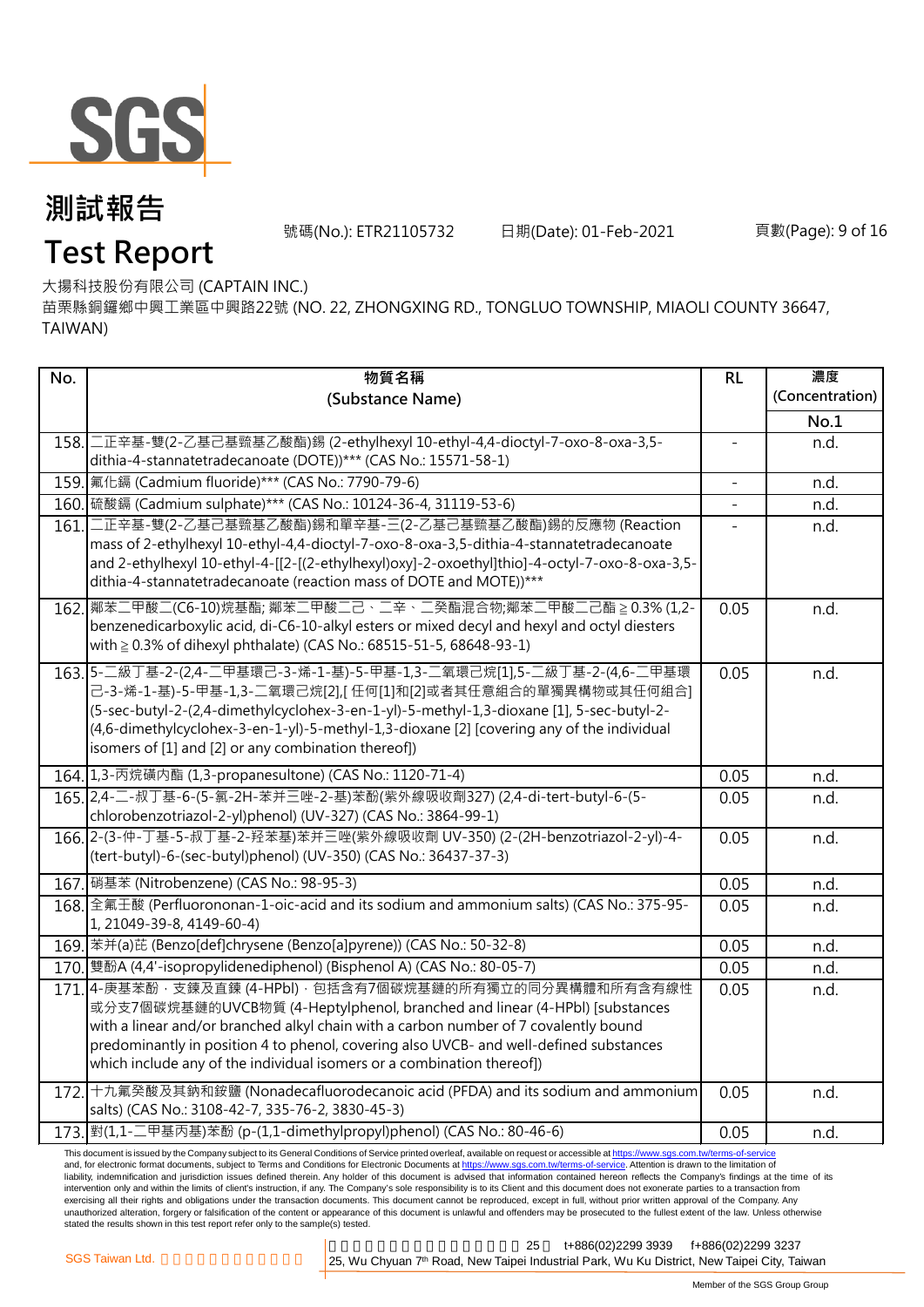

號碼(No.): ETR21105732 日期(Date): 01-Feb-2021 頁數(Page): 10 of 16

# **Test Report**

大揚科技股份有限公司 (CAPTAIN INC.)

苗栗縣銅鑼鄉中興工業區中興路22號 (NO. 22, ZHONGXING RD., TONGLUO TOWNSHIP, MIAOLI COUNTY 36647, TAIWAN)

| No.  | 物質名稱                                                                                                                  | RL    | 濃度              |
|------|-----------------------------------------------------------------------------------------------------------------------|-------|-----------------|
|      | (Substance Name)                                                                                                      |       | (Concentration) |
|      |                                                                                                                       |       | No.1            |
|      | 174. 全氟己基磺酸及其鹽類 (Perfluorohexane-1-sulphonic acid and its salts) (PFHxS) (CAS No.: 355-                               | 0.05  | n.d.            |
|      | $46-4)$                                                                                                               |       |                 |
| 175. | 德克隆(涵蓋各個反式及順式同分易構物或者相關組合)(1,6,7,8,9,14,15,16,17,17,18,18-                                                             | 0.05  | n.d.            |
|      | Dodecachloropentacyclo [12.2.1.16,9.02,13.05,10]octadeca-7,15-diene ("Dechlorane Plus"TM)                             |       |                 |
|      | [covering any of its individual anti- and syn-isomers or any combination thereof])                                    |       |                 |
|      | 176. 苯並[a]蒽 (Benz[a]anthracene) (CAS No.: 56-55-3)                                                                    | 0.05  | n.d.            |
|      | 177. 硝酸鎘 (Cadmium nitrate)*** (CAS No.: 10325-94-7)                                                                   |       | n.d.            |
|      | 178. 碳酸鎘 (Cadmium carbonate)*** (CAS No.: 513-78-0)                                                                   |       | n.d.            |
|      | 179. 氫氧化鎘 (Cadmium hydroxide)*** (CAS No.: 21041-95-2)                                                                |       | n.d.            |
|      | 180. 苯並[a]菲 (Chrysene) (CAS No.: 218-01-9)                                                                            | 0.05  | n.d.            |
|      | 181. 1,3,4-噻唑烷-2,5-二硫酮·甲醛及4-庚基苯酚支鏈及直鏈反應物, (RP-HP) [含≥0.1% w/w 支鏈及直鏈                                                   |       | n.d.            |
|      | 4-庚基苯酚] (Reaction products of 1,3,4-thiadiazolidine-2,5-dithione, formaldehyde and 4-                                 |       |                 |
|      | heptylphenol, branched and linear (RP-HP) [with ≥0.1% w/w 4-heptylphenol, branched and                                |       |                 |
|      | linear]) $(X \rR)$                                                                                                    |       |                 |
|      | 182. 鄰苯二甲酸二環己酯 (Dicyclohexyl phthalate) (DCHP) (CAS No.: 84-61-7)                                                     | 0.05  | n.d.            |
|      | 183. 1,2,4-苯三甲酸酐 (Benzene-1,2,4-tricarboxylic acid 1,2 anhydride (trimellitic anhydride; TMA))<br>(CAS No.: 552-30-7) | 0.05  | n.d.            |
|      |                                                                                                                       | 0.05  | n.d.            |
|      | 185. 八甲基環四矽氧烷 (Octamethylcyclotetrasiloxane) (D4) (CAS No.: 556-67-2)                                                 | 0.05  | n.d.            |
|      | 186. 十甲基環五矽氧烷 (Decamethylcyclopentasiloxane) (D5) (CAS No.: 541-02-6)                                                 | 0.05  | n.d.            |
|      | 187. 十二甲基環六矽氧烷 (Dodecamethylcyclohexasiloxane) (D6) (CAS No.: 540-97-6)                                               | 0.05  | n.d.            |
|      | 188. 氧化硼鈉 (Disodium octaborate)*** (CAS No.: 12008-41-2)                                                              |       | n.d.            |
|      | 189. Z二胺 (Ethylenediamine) (CAS No.: 107-15-3)                                                                        | 0.05  | n.d.            |
|      | 190. I 鉛 (Lead) (Pb) (CAS No.: 7439-92-1) (●)                                                                         | 0.005 | n.d.            |
|      | 191. <i><b>氫化三聯苯 (Terphenyl, hydrogenated) (CAS No.: 61788-32-7)</b></i>                                              | 0.05  | n.d.            |
|      | 192. 2,2-雙(4-羥基苯基)-4-甲基戊烷 (2,2-bis(4'-hydroxyphenyl)-4-methylpentane) (CAS No.: 6807-                                 | 0.05  | n.d.            |
|      | $17-6$                                                                                                                |       |                 |
|      | 193. 苯駢(k)螢蒽 (Benzo[k]fluoranthene) (CAS No.: 207-08-9)                                                               | 0.05  | n.d.            |
|      | 194. 苯駢苊 (Fluoranthene) (CAS No.: 206-44-0)                                                                           | 0.05  | n.d.            |
|      | 195. 菲 (Phenanthrene) (CAS No.: 85-01-8)                                                                              | 0.05  | n.d.            |
|      | 196. 芘 (Pyrene) (CAS No.: 129-00-0)                                                                                   | 0.05  | n.d.            |
|      | 197. 1,7,7-三甲基-3-(苯亞甲基)雙環[2,2,1]庚-2-酮 (1,7,7-trimethyl-3-(phenylmethylene)                                            | 0.05  | n.d.            |
|      | bicyclo[2.2.1]heptan-2-one (3-benzylidene camphor)) (CAS No.: 15087-24-8)                                             |       |                 |

This document is issued by the Company subject to its General Conditions of Service printed overleaf, available on request or accessible at <u>https://www.sgs.com.tw/terms-of-service</u><br>and, for electronic format documents, su liability, indemnification and jurisdiction issues defined therein. Any holder of this document is advised that information contained hereon reflects the Company's findings at the time of its intervention only and within the limits of client's instruction, if any. The Company's sole responsibility is to its Client and this document does not exonerate parties to a transaction from exercising all their rights and obligations under the transaction documents. This document cannot be reproduced, except in full, without prior written approval of the Company. Any<br>unauthorized alteration, forgery or falsif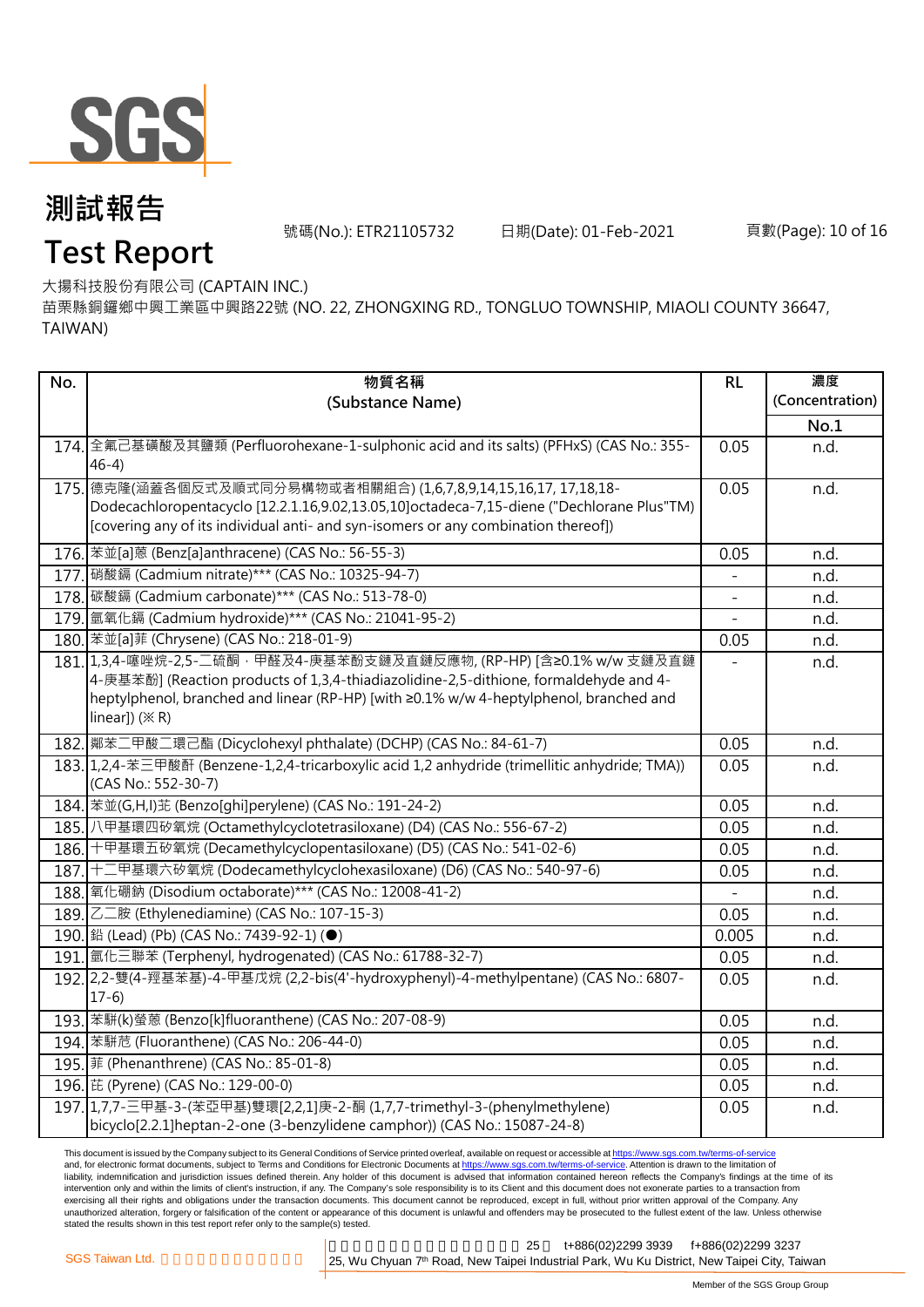

號碼(No.): ETR21105732 日期(Date): 01-Feb-2021 頁數(Page): 11 of 16

## **Test Report**

大揚科技股份有限公司 (CAPTAIN INC.)

苗栗縣銅鑼鄉中興工業區中興路22號 (NO. 22, ZHONGXING RD., TONGLUO TOWNSHIP, MIAOLI COUNTY 36647, TAIWAN)

| No.  | 物質名稱                                                                                                                                                                              | <b>RL</b>                | 濃度              |
|------|-----------------------------------------------------------------------------------------------------------------------------------------------------------------------------------|--------------------------|-----------------|
|      | (Substance Name)                                                                                                                                                                  |                          | (Concentration) |
|      |                                                                                                                                                                                   |                          | No.1            |
|      | 198. 2,3,3,3-四氟-2-(七氟丙氧基)丙酸·鹽類·及其醯鹵(涵蓋他們其個別和組合之同分異構物) (2,3,3,3-                                                                                                                   | 0.05                     | n.d.            |
|      | tetrafluoro-2-(heptafluoropropoxy)propionic acid, its salts and its acyl halides (covering any<br>of their individual isomers and combinations thereof))                          |                          |                 |
|      | 199. 2-甲烷氧基乙基乙酯 (2-methoxyethyl acetate) (CAS No.: 110-49-6)                                                                                                                      | 0.05                     | n.d.            |
|      | 200.4-叔丁基苯酚 (4-tert-butylphenol) (CAS No.: 98-54-4)                                                                                                                               | 0.05                     | n.d.            |
|      | 201. 三(4-壬苯基,支鏈及直鏈)亞磷酸酯 含≥0.1%的支鏈及直鏈4-壬基酚 (Tris(4-nonylphenyl, branched<br>and linear) phosphite (TNPP) with $\geq 0.1\%$ w/w of 4-nonylphenol, branched and linear) (4-NP)       | 0.05                     | n.d.            |
| 202. | 二異己基鄰苯二甲酸酯 (Diisohexyl phthalate) (CAS No.: 71850-09-4)                                                                                                                           | 0.05                     |                 |
|      |                                                                                                                                                                                   |                          | n.d.            |
|      | 203. 2- 苄基-2-二甲基氨基-1-(4-嗎啉苯基)丁酮 (2-benzyl-2-dimethylamino-4'-<br>morpholinobutyrophenone) (CAS No.: 119313-12-1)                                                                  | 0.05                     | n.d.            |
|      | 204. 2-甲基-1-(4-甲硫基苯基)-2-嗎啡基-1-丙酮 (2-methyl-1-(4-methylthiophenyl)-2-                                                                                                              | 0.05                     | n.d.            |
|      | morpholinopropan-1-one) (CAS No.: 71868-10-5)                                                                                                                                     |                          |                 |
|      | 205. 全氟丁磺酸及其相關鹽類 (Perfluorobutane sulfonic acid (PFBS) and its salts)                                                                                                             | 0.05                     | n.d.            |
|      | 206. 1-乙烯基咪唑 (1-vinylimidazole) (CAS No.: 1072-63-5)                                                                                                                              | 0.05                     | n.d.            |
| 207. | 2-甲基咪唑 (2-methylimidazole) (CAS No.: 693-98-1)                                                                                                                                    | 0.05                     | n.d.            |
|      | 208.4-羥基苯甲酸丁酯 (Butyl 4-hydroxybenzoate) (CAS No.: 94-26-8)                                                                                                                        | 0.05                     | n.d.            |
| 209. | 二正丁基雙(乙醯丙酮基)錫 (Dibutylbis(pentane-2,4-dionato-O,O')tin)*** (CAS No.: 22673-19-4)                                                                                                  | $\overline{\phantom{0}}$ | n.d.            |
| 210. | 雙(2-(2-甲氧基乙氧基)乙基)醚 (Bis(2-(2-methoxyethoxy)ethyl) ether) (CAS No.: 143-24-8)                                                                                                      | 0.05                     | n.d.            |
| 211. | 二月桂酸二辛基錫・錫烷・二辛基-・雙(椰油醯氧基)衍生物・以及任何其他錫烷・二辛基-・雙(脂肪                                                                                                                                   |                          | n.d.            |
|      | 醯氧基)衍生物。其中C12為脂肪醯氧基部分的主要碳原子數 (Dioctyltin dilaurate, stannane,                                                                                                                     |                          |                 |
|      | dioctyl-, bis(coco acyloxy) derivs., and any other stannane, dioctyl-, bis(fatty acyloxy) derivs.<br>wherein C12 is the predominant carbon number of the fatty acyloxy moiety)*** |                          |                 |
|      |                                                                                                                                                                                   |                          |                 |

This document is issued by the Company subject to its General Conditions of Service printed overleaf, available on request or accessible at <u>https://www.sgs.com.tw/terms-of-service</u><br>and, for electronic format documents, su liability, indemnification and jurisdiction issues defined therein. Any holder of this document is advised that information contained hereon reflects the Company's findings at the time of its intervention only and within the limits of client's instruction, if any. The Company's sole responsibility is to its Client and this document does not exonerate parties to a transaction from exercising all their rights and obligations under the transaction documents. This document cannot be reproduced, except in full, without prior written approval of the Company. Any<br>unauthorized alteration, forgery or falsif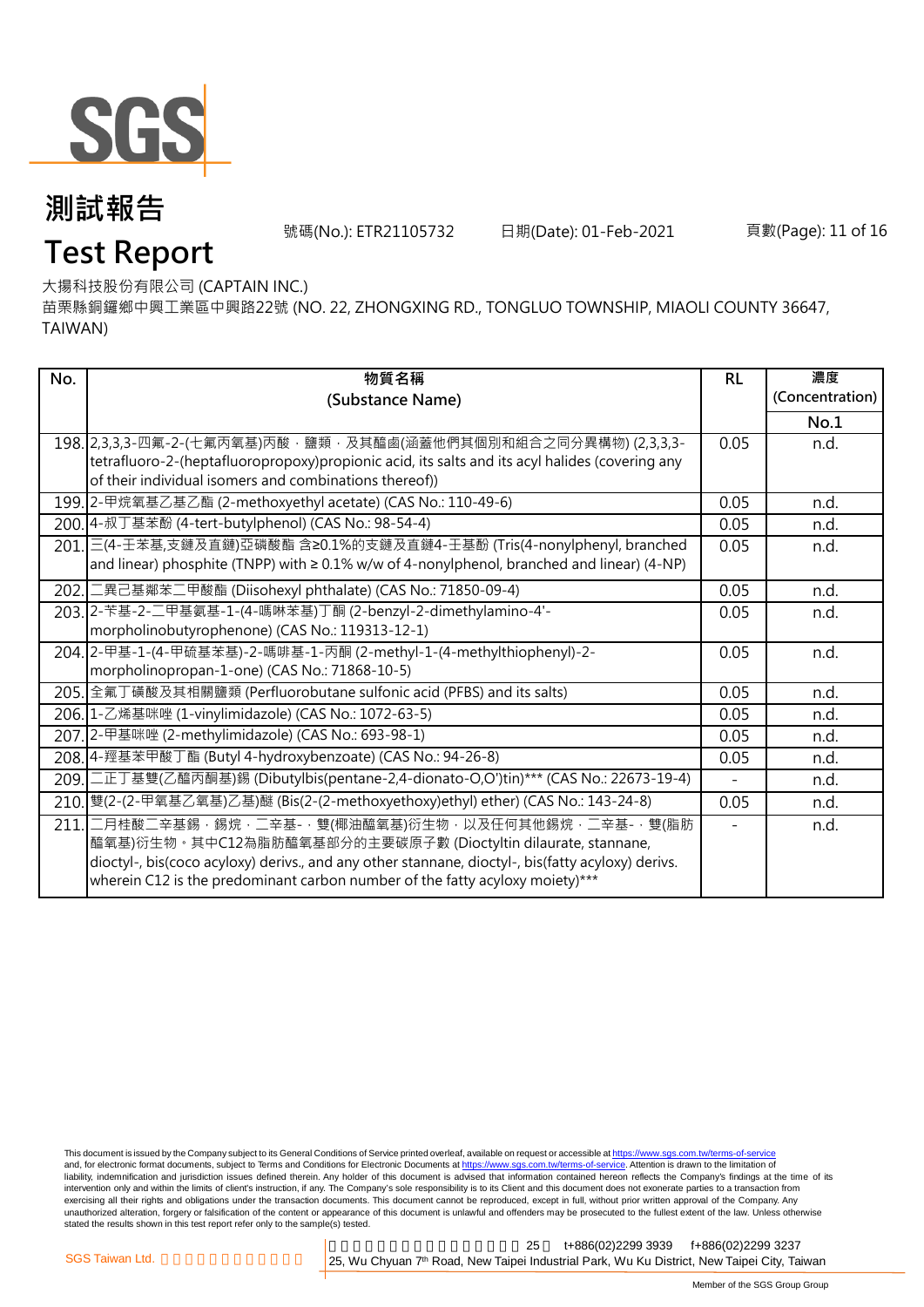

號碼(No.): ETR21105732 日期(Date): 01-Feb-2021 頁數(Page): 12 of 16

### **Test Report**

大揚科技股份有限公司 (CAPTAIN INC.)

苗栗縣銅鑼鄉中興工業區中興路22號 (NO. 22, ZHONGXING RD., TONGLUO TOWNSHIP, MIAOLI COUNTY 36647, TAIWAN)

#### **Remark:**

- 1. 高關注物質(SVHC)候選清單 Candidate List of SVHC (2021/01/19) [https://](https://echa.europa.eu/web/guest/candidate-list-table)echa.europa.eu/web/guest/candidate-list-table
- 2. 根據Regulation (EC) No 1907/2006 中第7條款第2項之規定 · 如果物質合乎第57條款之標準以及可依據第59(1)條之規定鑑別 · 且 同時符合下列兩項狀況,任何成品之製造人和進口人應向歐洲化學總署(ECHA)通報:

(a) 成品中所含物質每年超過1公噸。

(b) 依重量百分比計算, 物質濃度超過0.1 %。

In accordance with Regulation (EC) No 1907/2006, any producer or importer of articles shall notify ECHA, in accordance with paragraph 2 of Article 7, if a substance meets the criteria in Article 57 and is identified in accordance with Article 59(1) of the Regulation,

if (a) the substance is present in those articles in quantities totaling over one tonne per producer or importer per year; and (b) the substance is present in those articles above a concentration of 0.1% weight by weight (w/w).

3. Regulation (EC) No 1907/2006中第 33 條要求成品供應商 · 其成品所含物質符合第57條款的標準並依照第59(1)條款確定其濃度 大於0.1wt%,應提供成品接受者充份可取得資訊,以確保成品的安全使用(至少包括物質的名稱)。

Article 33 of Regulation (EC) No 1907/2006 requires supplier of an article containing a substance meeting the criteria in Article 57 and identified in accordance with Article 59(1) in a concentration above 0.1% weight by weight (w/w) shall provide the recipient of the article with sufficient information, available to the supplier, to allow safe use of the article including, as a minimum, the name of that substance.

4. 如果樣品中高關注物質的濃度超過0.1% (w/w)和/或歐盟(EC)No.1272/2008 CLP法規及其修訂中設定的特殊濃度限值 · 建議客戶根據歐盟 REACH法規No.1907/2006對有關高關注物質準備安全資料表(SDS)以符合供應鏈通信的義務,如:

(I) 根據(EC)No.1272/2008 CLP法規被列為有害物質。

- (II) 根據(EC)No.1272/2008 CLP法規被列為有害混合物,而當中物質的濃度大於或等於(EC)No.1272/2008 CLP法規列出的濃度限值;或 (III) 根據(EC)No.1272/2008 CLP法規並未列為有害混合物, 但包含:
- (a) 對人類健康或環境有害的物質,而在固體或液體混合物(即非氣體混合物)中其濃度≥1%(w/w)或在氣體混合物中占體積≥0.2%, 或
- (b) PBT或vPvB物質,在固體或液體混合物(即非氣體混合物)中個別濃度≥0.1%(w/w),或
- (c) 授權審議的高關注物質候選清單上的物質(除上述以外的原因)在個別非氣體混合物中的濃度≥0.1%(w/w) · 或
- (d) 設有歐洲範圍內工作場所接觸限值的物質。

If a SVHC is found over 0.1% (w/w) and/or the specific concentration limit which is set in Regulation (EC) No 1272/2008 and its amendments, client is suggested to prepare a Safety Data Sheet (SDS) against the SVHC to comply with the supply chain communication obligation under Regulation (EC) No 1907/2006, in which:

(I) a substance that is classified as hazardous under the CLP Regulation (EC) No 1272/2008.

(II) mixture that is classified as hazardous under the CLP Regulation (EC) No 1272/2008, when it contains a substance with concentration equal to, or greater than the classification limit as set in Regulation (EC) No. 1272/2008; or

- (III) a mixture is not classified as hazardous under the CLP Regulation (EC) No 1272/2008, but contains either:
- (a) a substance posing human health or environmental hazards in an individual concentration of  $\geq 1$  % by weight for mixtures that are solid or liquids (i.e., non-gaseous mixtures) or  $\geq$  0.2 % by volume for gaseous mixtures; or

This document is issued by the Company subject to its General Conditions of Service printed overleaf, available on request or accessible at https://www.sgs.com.tw/terms-of-servic and, for electronic format documents, subject to Terms and Conditions for Electronic Documents at https://www.sgs.com.tw/terms-of-service. Attention is drawn to the limitation of liability, indemnification and jurisdiction issues defined therein. Any holder of this document is advised that information contained hereon reflects the Company's findings at the time of its intervention only and within the limits of client's instruction, if any. The Company's sole responsibility is to its Client and this document does not exonerate parties to a transaction from exercising all their rights and obligations under the transaction documents. This document cannot be reproduced, except in full, without prior written approval of the Company. Any unauthorized alteration, forgery or falsification of the content or appearance of this document is unlawful and offenders may be prosecuted to the fullest extent of the law. Unless otherwise stated the results shown in this test report refer only to the sample(s) tested.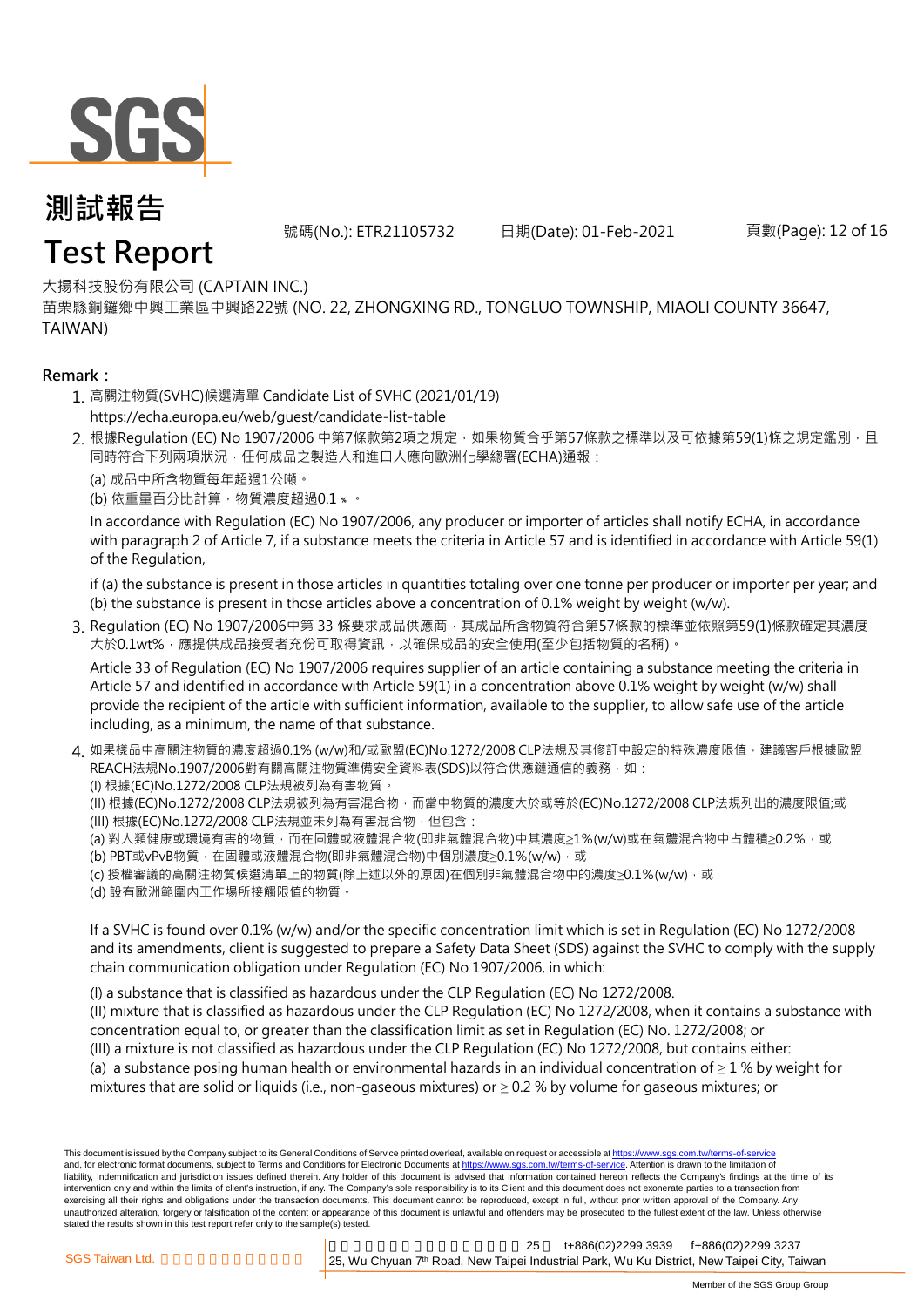

號碼(No.): ETR21105732 日期(Date): 01-Feb-2021 頁數(Page): 13 of 16

### **Test Report**

大揚科技股份有限公司 (CAPTAIN INC.)

苗栗縣銅鑼鄉中興工業區中興路22號 (NO. 22, ZHONGXING RD., TONGLUO TOWNSHIP, MIAOLI COUNTY 36647, TAIWAN)

(b) a substance that is PBT, or vPvB in an individual concentration of  $\geq$  0.1 % by weight for mixtures that are solid or liquids (i.e., non-gaseous mixtures); or

(c) a substance on the SVHC candidate list (for reasons other than those listed above), in an individual concentration of  $\geq$ 

0.1 % by weight for non-gaseous mixtures; or

(d) a substance for which there are Europe-wide workplace exposure limits

5. 倘若SVHC超出報告極限值 · 建議客戶確認含有該SVHC的零件 · 並要求實驗室進一步的定量分析而取得SVHC的確切濃度 ·

If a SVHC is found over the reporting limit, client is suggested to identify the component which contains the SVHC and the exact concentration of the SVHC by requesting further quantitative analysis from the laboratory.

#### **備註(Note):**

- 1. mg/kg = ppm;0.1wt% = 1000ppm
- 2. RL = Reporting Limit (報告極限值)
- 3. n.d. = Not Detected (未檢出) ; 小於RL (Less than RL)
- 4. "-" = Not Regulated (無規格值)
- 5. (\*): 重鉻酸鈉二水合物(CAS No.: 7789-12-0)含量 = 重鉻酸鈉含量 × 1.1375 (conc. of Sodium dichromate dihydrate = conc. of sodium dichromate  $\times$  1.1375)
- 6. (\*\*): 上述混合物的濃度是經由所獲得的成分比例介於被選擇標靶物及混合物所推估出來。(The concentrations of abovementioned mixtures are evaluated per the gained composition rate between the selected marks and the mixtures.)
- 7. \*\*\*: 該物質是由單辛基錫、二辛基錫、三丁基錫、二丁基錫、全氟辛酸或各別元素 (例如:砷、鉛、六價鉻、硼、鈷、鋇、鎘)之測 試結果計算得知。(The substance was calculated by the test results of MonooctylTin, Dioctyl Tin, Tributyl Tin, Dibutyl Tin, PFOA or element (Ex. Arsenic, Lead, Cr(VI), Boron, Cobalt, Barium, Cadmium respectively).)

| 測試結果如下(The test result is given as):<br>單位(Unit):% |           |                 |
|----------------------------------------------------|-----------|-----------------|
| 物質名稱                                               | <b>RL</b> | 濃度              |
| (Substance Name)                                   |           | (Concentration) |
|                                                    |           | No.1            |
| 三丁基錫 (Tributyl Tin) (TBT)                          | 0.05      | n.d.            |
| 砷 (Arsenic) (As) (※ E)                             | 0.005     | n.d.            |
| 六價鉻 (Hexavalent chromium) (Cr(VI))                 | 0.005     | n.d.            |
| 硼 (Boron) (B) (※ E)                                | 0.005     | n.d.            |
| 鈷 (Cobalt) (Co)                                    | 0.005     | n.d.            |
| 二丁基錫 (Dibutyl Tin) (DBT)                           | 0.035     | n.d.            |
| 鋇 (Barium) (Ba)                                    | 0.005     | n.d.            |
| 二辛基錫 (Dioctyl Tin) (DOT)                           | 0.0225    | n.d.            |
| 單辛基錫 (MonooctylTin) (MOT)                          | 0.0140    | n.d.            |
| 鉛 (Lead) (Pb)                                      | 0.005     | n.d.            |
| 鎘 (Cadmium) (Cd)                                   | 0.005     | n.d.            |

This document is issued by the Company subject to its General Conditions of Service printed overleaf, available on request or accessible at https://www.sgs.com.tw/terms-of-service and, for electronic format documents, subject to Terms and Conditions for Electronic Documents at https://www.sgs.com.tw/terms-of-service. Attention is drawn to the limitation of liability, indemnification and jurisdiction issues defined therein. Any holder of this document is advised that information contained hereon reflects the Company's findings at the time of its intervention only and within the limits of client's instruction, if any. The Company's sole responsibility is to its Client and this document does not exonerate parties to a transaction from exercising all their rights and obligations under the transaction documents. This document cannot be reproduced, except in full, without prior written approval of the Company. Any unauthorized alteration, forgery or falsification of the content or appearance of this document is unlawful and offenders may be prosecuted to the fullest extent of the law. Unless otherwise stated the results shown in this test report refer only to the sample(s) tested.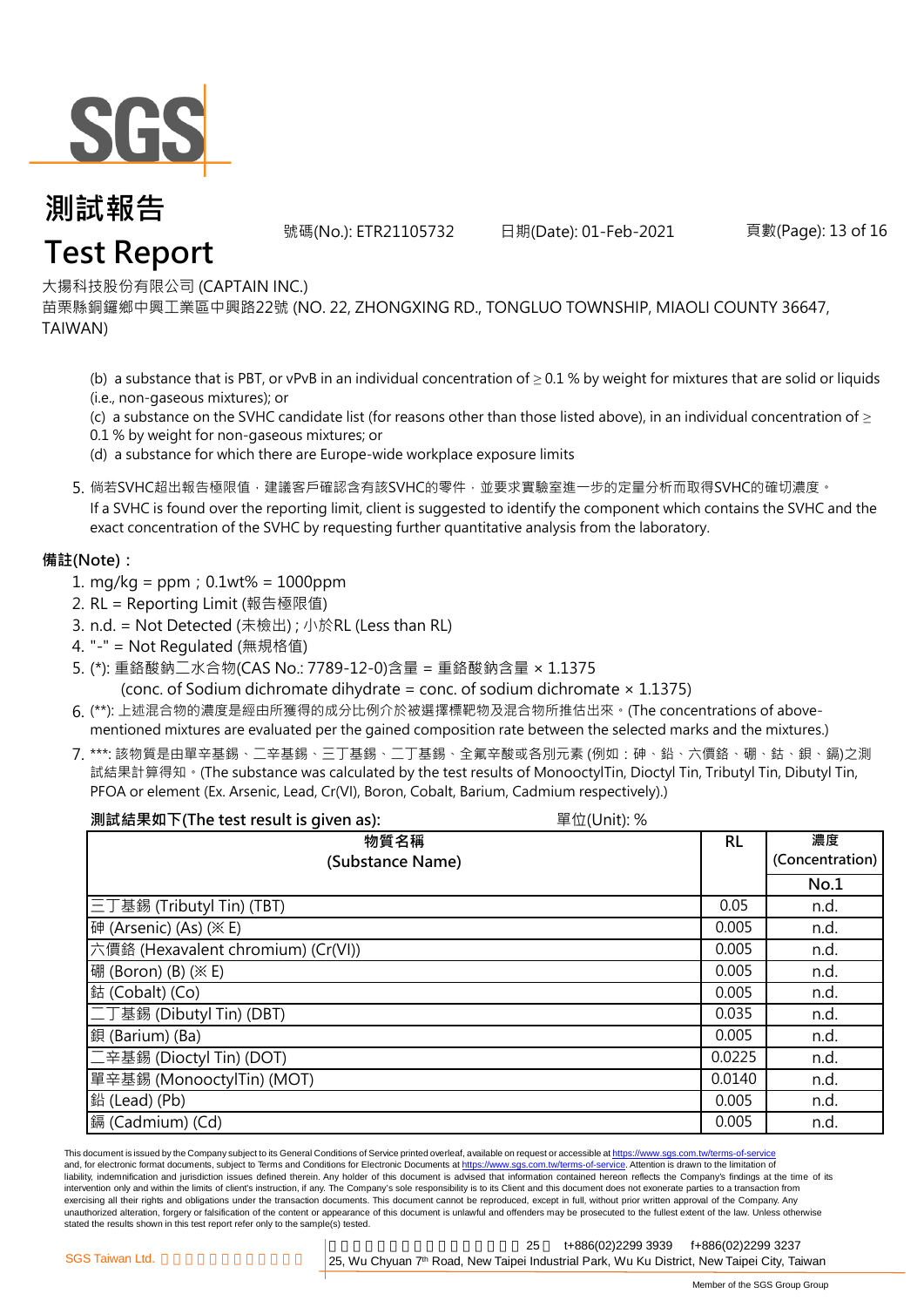

**Test Report**

號碼(No.): ETR21105732 日期(Date): 01-Feb-2021 頁數(Page): 14 of 16

#### 大揚科技股份有限公司 (CAPTAIN INC.)

苗栗縣銅鑼鄉中興工業區中興路22號 (NO. 22, ZHONGXING RD., TONGLUO TOWNSHIP, MIAOLI COUNTY 36647, TAIWAN)

- 8. F參數換算表&分類 (F Parameter Conversion Table & Classification):[https:/](https://eecloud.sgs.com/Region_TW/DocDownload.aspx#otherDoc)/eecloud.sgs.com/Region\_TW/DocDownload.aspx#otherDoc
- 9. (※ P): 此化合物之濃度是取六價鉻及鉛兩者各別換算出化合物濃度 · 並取其最小值做為最後出報告之依據. (Regarding the compound containing Cr(VI) and lead, lead and Cr(VI) are tested and respectively used for the calculation of the independent concentration of the compound containing Cr(VI) and lead. The minimum value of the two independently calculated concentrations is used as the final concentration for the report.)
- 10. (※ C): 鉻酸與重鉻酸的寡聚體: 因為其寡聚體是由未知數的鉻酸或與重鉻酸所組成,而導致沒有固定分子量,因此以單 體鉻酸或重鉻酸較為重要並應被考慮。(Oligomers of chromic acid and dichromic acid : since the oligomers are made of the unknown amount of chromic acid or dichromic acid that results in no fixed molecular weight, therefore the monomer of chromic acid or dichromic acid is relevant and considered.)
- 11. (※ H): 水合硼酸鈉: 依照歐洲化學總署解釋以無水四硼酸二鈉數據作為代表(歐洲化學總署回信編號 Ref no.: INC 000000032519)。 (Tetraboron disodium heptaoxide, hydrate: Only anhydrous form of disodium tetraborate is relevant and considered according to ECHA explanation (Ref no.: INC 000000032519).)
- 12. (※ S): 此砷鉛化合物之濃度是取砷及鉛兩者各別換算出砷鉛化合物濃度, 並取其最小值做為最後出報告之依據. (Regarding the compound containing arsenic and lead, lead and arsenic are tested and respectively used for the calculation of the independent concentration of the compound containing arsenic and lead. The minimum value of the two independently calculated concentrations is used as the final concentration for the report.)
- 13. (※ T): 由於TGIC本身含有β-TGIC · 依照ECHA 技術文件 β-TGIC與 TGIC 約為 1:10 比例 · 因此β-TGIC將以1/10 的TGIC計算濃度 。 (TGIC is a mixture and also contains β-TGIC. According to the ECHA's technical dossier the ratio of β-TGIC to TGIC is around 1 to 10. Therefore β-TGIC is issued based on the above-mentioned ratio.)
- 14. (※ B): 只有在矽與鉛定性結果為陽性時,再以鋇之濃度換算之。(Only if both qualitative results of lead and silicon are positive, the test result of the compound will be calculated based on the concentration of barium.)
- 15. (※ R): RP-HP無法直接測得且無法自特定元素計算含量,RP-HP之所以被定義於SVHC是因為4-HPbl,因此分析4-HPbl取代RP-HP  $\cdot$  (RP-HP can't be identified directly and test result can't be calculated based on specific element(s) or compound. RP-HP is identified as SVHC because of 4-HPbl, therefore 4-HPbl is analysed instead of RP-HP.)
- 16. (●): 因為鉛有一很廣泛應用 · 不太可能判定是否檢驗出的鉛是來自鉛離子 · 鉛元素或鉛化合物 · 因此用檢驗出的總鉛來代表鉛 · (Since lead has a wide application, it is unlikely to determine if the detected lead comes from the lead ion, lead element or/ and lead compounds. Therefore the detected total lead is used on behalf of lead.)
- 17. (※ E): 被萃取出的溶出硼/砷是以感應耦合電漿發射光譜儀檢測得之。(The extracted soluble Boron / Arsenic are detected by ICP-OES.)
- 18. 符合性結果之判定係以測試結果與限值做比較。(The statement of compliance conformity is based on comparison of testing results and limits.)

This document is issued by the Company subject to its General Conditions of Service printed overleaf, available on request or accessible at https://www.sgs.com.tw/terms-of-service and, for electronic format documents, subject to Terms and Conditions for Electronic Documents at https://www.sgs.com.tw/terms-of-service. Attention is drawn to the limitation of liability, indemnification and jurisdiction issues defined therein. Any holder of this document is advised that information contained hereon reflects the Company's findings at the time of its intervention only and within the limits of client's instruction, if any. The Company's sole responsibility is to its Client and this document does not exonerate parties to a transaction from exercising all their rights and obligations under the transaction documents. This document cannot be reproduced, except in full, without prior written approval of the Company. Any unauthorized alteration, forgery or falsification of the content or appearance of this document is unlawful and offenders may be prosecuted to the fullest extent of the law. Unless otherwise stated the results shown in this test report refer only to the sample(s) tested.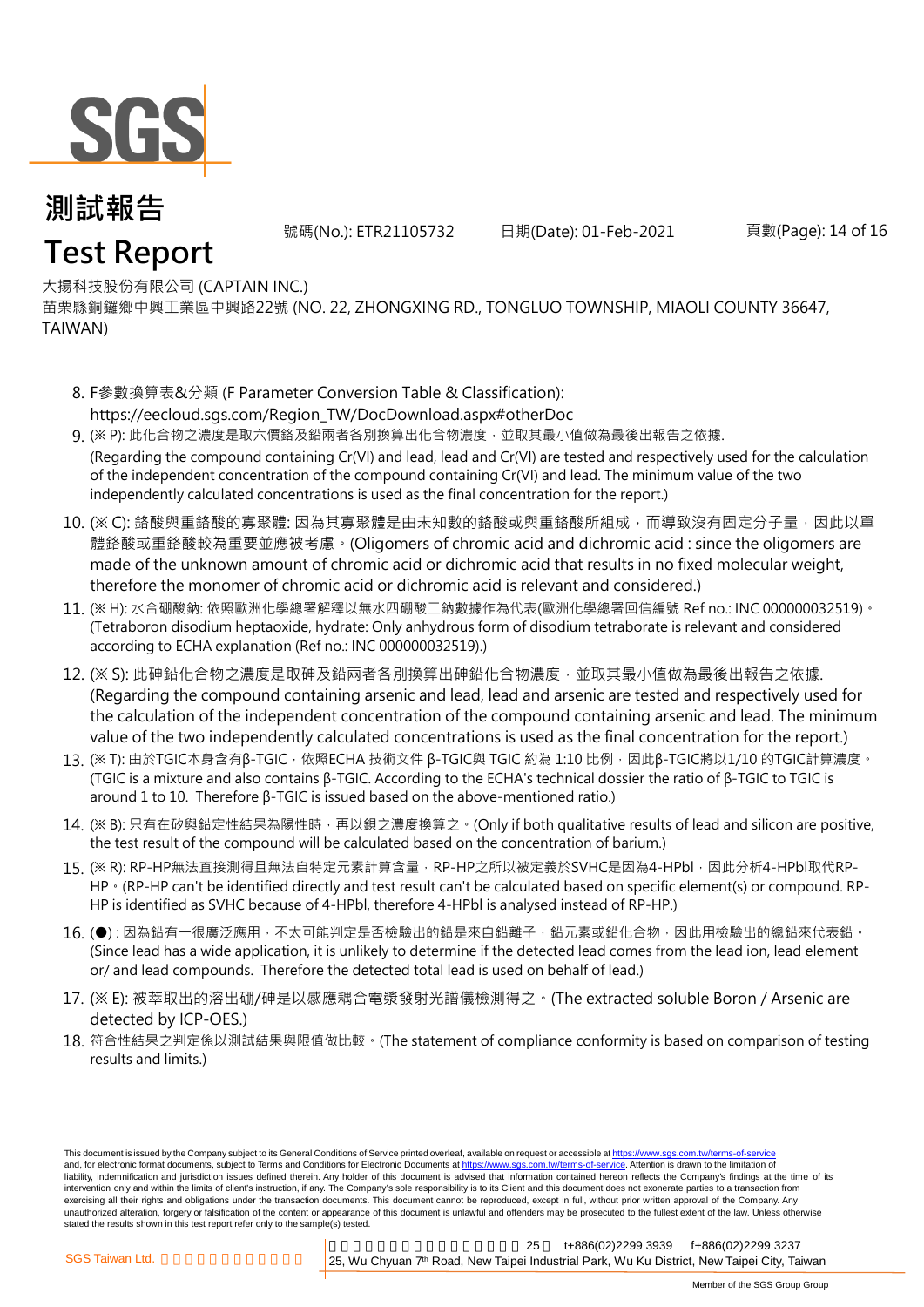

號碼(No.): ETR21105732 日期(Date): 01-Feb-2021 頁數(Page): 15 of 16

## **Test Report**

大揚科技股份有限公司 (CAPTAIN INC.)

苗栗縣銅鑼鄉中興工業區中興路22號 (NO. 22, ZHONGXING RD., TONGLUO TOWNSHIP, MIAOLI COUNTY 36647, TAIWAN)

#### **SVHC 分析流程圖 (Analytical flow chart of SVHC)**



This document is issued by the Company subject to its General Conditions of Service printed overleaf, available on request or accessible at https://www.sgs.com.tw/terms-of-service and, for electronic format documents, subject to Terms and Conditions for Electronic Documents at https://www.sgs.com.tw/terms-of-service. Attention is drawn to the limitation of liability, indemnification and jurisdiction issues defined therein. Any holder of this document is advised that information contained hereon reflects the Company's findings at the time of its intervention only and within the limits of client's instruction, if any. The Company's sole responsibility is to its Client and this document does not exonerate parties to a transaction from exercising all their rights and obligations under the transaction documents. This document cannot be reproduced, except in full, without prior written approval of the Company. Any<br>unauthorized alteration, forgery or falsif stated the results shown in this test report refer only to the sample(s) tested.